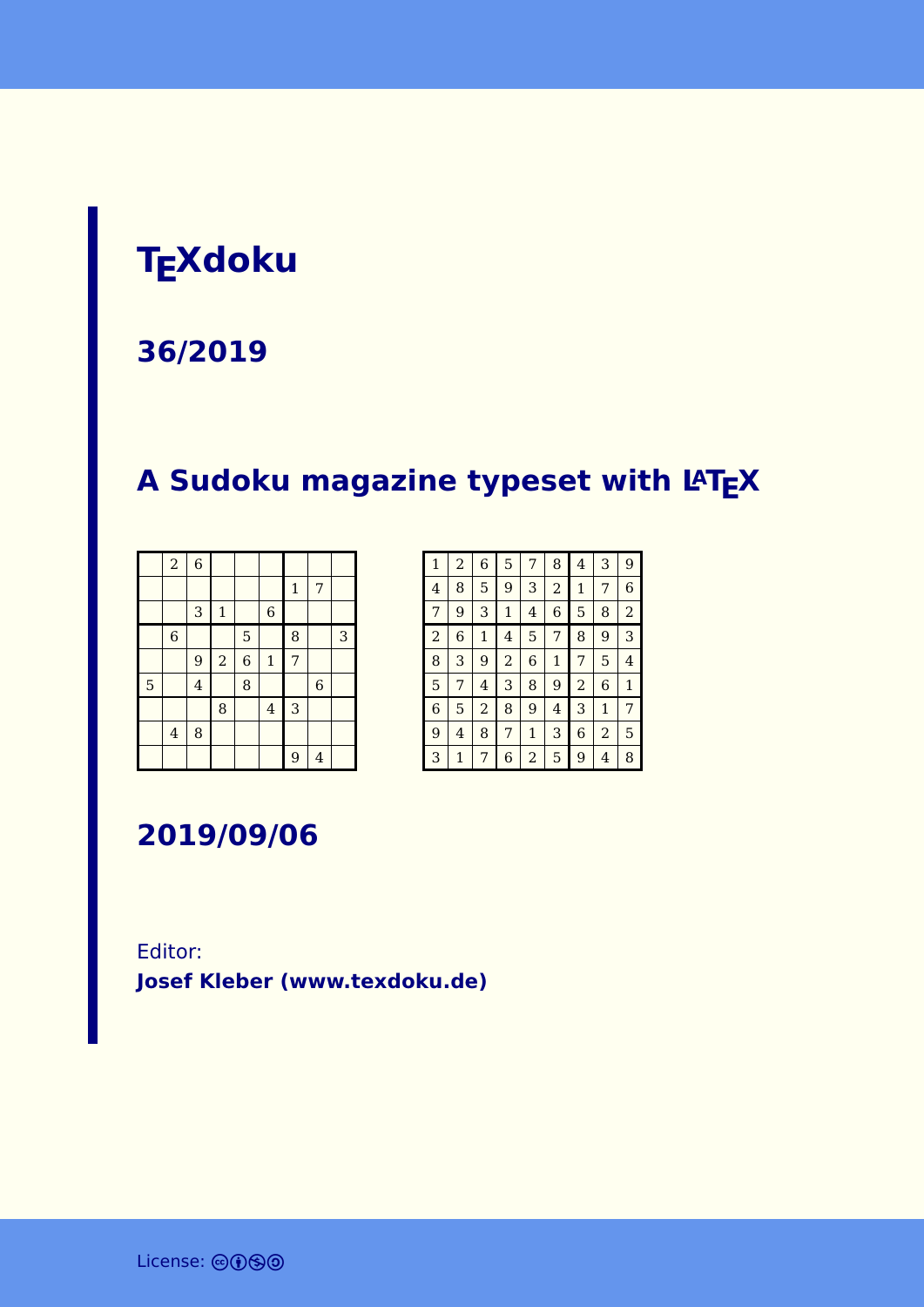| Simple |
|--------|
|--------|

| $\, 8$       |                  |                  |            |                  | 3           |                         |        |                |
|--------------|------------------|------------------|------------|------------------|-------------|-------------------------|--------|----------------|
|              |                  |                  |            |                  | $\sqrt{2}$  | $\mathbf{1}$            |        |                |
|              |                  |                  |            |                  |             |                         |        |                |
|              | $\,$ 6 $\,$      |                  | $\sqrt{2}$ |                  |             |                         |        |                |
|              |                  |                  |            | $\boldsymbol{9}$ |             |                         | 6      |                |
| 9            |                  | 5                |            | $\mathbf 1$      |             |                         | $\, 8$ | $\overline{c}$ |
|              |                  |                  |            | $\overline{5}$   | $\,$ 6 $\,$ |                         |        | $\mathbf{1}$   |
| $\mathbf{1}$ |                  |                  | $\, 8$     |                  |             | $\sqrt{3}$              |        |                |
|              | $\boldsymbol{2}$ | $\boldsymbol{9}$ | $\sqrt{3}$ |                  |             | $\overline{\mathbf{4}}$ |        |                |

| $\overline{5}$ |            |                |                |   | 7              |   |              |                |
|----------------|------------|----------------|----------------|---|----------------|---|--------------|----------------|
| $\overline{2}$ |            | $\,6\,$        | 8              |   | 5              |   |              |                |
|                | 7          |                |                |   |                |   |              |                |
|                |            |                | 3              | 8 | $1\,$          |   |              |                |
| $\mathbf{1}$   |            | 5              | $\,$ 6 $\,$    | 7 |                |   |              |                |
|                |            | $\overline{c}$ |                |   | $\overline{4}$ | 8 |              |                |
|                |            | 7              |                | 5 |                |   |              |                |
|                |            |                |                |   |                |   | $\sqrt{2}$   | $\overline{4}$ |
| 8              | $\sqrt{3}$ |                | $\overline{4}$ |   |                |   | $\mathbf{1}$ | 5              |

|                |                |            |                |                |                | $\boldsymbol{2}$ | $\mathbf{3}$     |
|----------------|----------------|------------|----------------|----------------|----------------|------------------|------------------|
|                |                |            |                | $\,$ 6 $\,$    | 5              |                  | 9                |
|                |                |            |                |                |                |                  |                  |
|                |                | $\sqrt{2}$ | 3              |                | $\overline{6}$ |                  | $\overline{4}$   |
|                | 3              |            | $\overline{6}$ | 8              |                |                  | $\boldsymbol{2}$ |
|                |                | 8          | $\overline{4}$ | 9              |                |                  |                  |
|                | $\overline{6}$ | 9          |                | $\overline{2}$ |                |                  | $\mathbf{1}$     |
|                |                |            |                | $\mathbf{1}$   |                | 3                |                  |
| $\overline{4}$ |                | 3          | 5              |                |                |                  |                  |

|   | 3              |             |                |              |             |                |       |              |
|---|----------------|-------------|----------------|--------------|-------------|----------------|-------|--------------|
|   |                |             |                |              | $\,$ 6 $\,$ | 8              |       |              |
|   |                |             |                | $\mathbf{3}$ | 8           | $\overline{4}$ |       |              |
|   |                |             | 8              |              |             |                |       |              |
|   | $\overline{2}$ | $\mathbf 1$ | $\overline{6}$ | $\bf 4$      |             |                |       |              |
|   |                | 7           |                |              | $\sqrt{2}$  |                | $1\,$ | 5            |
|   | $\bf 4$        |             |                |              |             |                | 7     |              |
| 3 |                |             |                |              |             |                |       | $\mathbf{1}$ |
|   | 7              | $\,$ 6 $\,$ | $\sqrt{2}$     |              | 5           |                | 8     |              |

| 9 |                | 5 |                | 8              |              |                |                  |              |
|---|----------------|---|----------------|----------------|--------------|----------------|------------------|--------------|
|   |                |   | $\overline{2}$ | 3              |              |                |                  |              |
|   | 3              |   | 7              |                | 9            |                | $\overline{4}$   | 8            |
|   | $\overline{2}$ |   |                | 5              |              | $\overline{4}$ | $\mathbf 1$      | $\mathbf{3}$ |
|   |                |   |                |                | $\sqrt{2}$   |                |                  |              |
|   |                |   | 9              | $\overline{4}$ | $\mathbf{1}$ |                |                  |              |
|   |                |   | $\overline{4}$ |                |              | 3              | 8                |              |
|   |                |   |                | 7              |              | $\mathbf{1}$   |                  | 9            |
|   |                |   |                |                | 8            |                | $\boldsymbol{2}$ |              |

|                |   | $\overline{6}$   |                  |                | 7 |                |                | 5              |
|----------------|---|------------------|------------------|----------------|---|----------------|----------------|----------------|
| $\overline{4}$ | 5 |                  |                  |                |   | 8              | $\mathbf 1$    |                |
|                |   |                  |                  |                |   | $\overline{4}$ |                |                |
|                |   |                  |                  |                |   | $\mathbf{1}$   |                | 3              |
| 3              |   | $\boldsymbol{2}$ | $\overline{5}$   |                |   |                |                | $\overline{4}$ |
| $\overline{6}$ |   |                  |                  |                |   |                |                |                |
| 8              |   | 5                |                  | $\overline{2}$ |   |                | $\mathbf{3}$   |                |
|                |   | 3                |                  | 7              |   |                | $\overline{6}$ | 8              |
| $\sqrt{2}$     |   | $\mathbf{1}$     | $\boldsymbol{6}$ |                |   |                |                |                |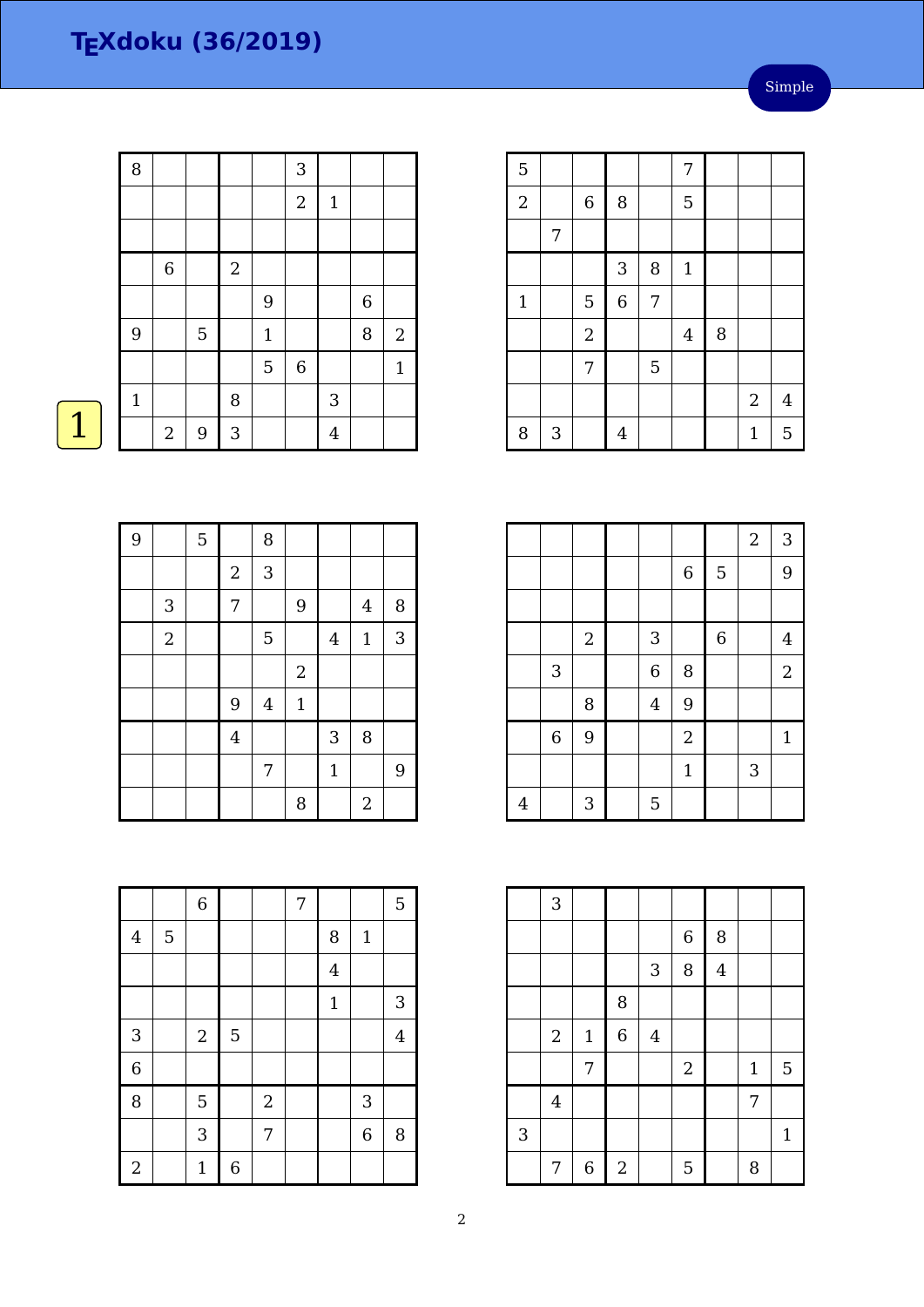#### Simple

|                |             |                  |                |   | 8              | 3      |                |   |
|----------------|-------------|------------------|----------------|---|----------------|--------|----------------|---|
| $\overline{4}$ | 8           |                  |                |   |                |        |                | 5 |
|                | $9\,$       |                  |                |   |                |        |                |   |
|                | $\mathbf 5$ |                  |                |   |                |        | 9              |   |
|                |             | $\boldsymbol{4}$ |                | 5 | $\sqrt{2}$     |        | $\overline{7}$ |   |
| 3              |             | $\sqrt{2}$       | $\, 8$         |   | 9              |        | $\,$ 6 $\,$    |   |
|                |             |                  | $\overline{a}$ |   | $\overline{6}$ | $\, 8$ |                |   |
|                |             |                  |                | 7 | 3              |        |                |   |
|                |             |                  | 9              |   |                |        | $\overline{2}$ |   |

|--|--|--|

| $\overline{6}$ |                         | 7       | 3              |   |            | 9              |                |
|----------------|-------------------------|---------|----------------|---|------------|----------------|----------------|
| 8              | $\bf 4$                 |         |                |   |            |                |                |
|                |                         |         | $\overline{4}$ |   |            | 3              |                |
|                |                         |         |                |   | 9          |                |                |
| 9              |                         | 8       |                | 7 | $\sqrt{2}$ |                | 3              |
|                | $\overline{\mathbf{c}}$ |         |                |   |            | $1\,$          | $\overline{6}$ |
|                |                         | $\bf 4$ | 9              |   |            |                |                |
| 7              | $\overline{6}$          |         |                |   |            |                |                |
| $\overline{a}$ | 3                       |         |                |   |            | $\overline{4}$ | $\mathbf{1}$   |

|                | 7            | $\mathbf{1}$   | 8              |   | 3            |   |                |
|----------------|--------------|----------------|----------------|---|--------------|---|----------------|
|                |              |                |                |   |              |   |                |
|                |              | $\overline{6}$ | 3              |   | 9            | 5 |                |
| $\overline{6}$ |              | 5              |                | 9 |              |   |                |
|                | 9            |                |                |   | $\mathbf{1}$ |   | $\overline{4}$ |
|                |              |                | $\overline{4}$ | 8 |              |   | 7              |
| 8              |              | 7              |                |   |              |   |                |
|                | $\sqrt{3}$   |                |                |   | 8            |   | $\mathbf{1}$   |
|                | $\mathbf{1}$ |                | 5              |   |              | 7 |                |

|                |            | 9              | $\sqrt{6}$ |   | 3 |             | 7              |                |
|----------------|------------|----------------|------------|---|---|-------------|----------------|----------------|
|                |            | 7              | 5          |   |   | 9           |                | $\mathbf{1}$   |
| 3              | $\sqrt{2}$ |                |            |   |   |             |                | $\overline{6}$ |
|                |            | 3              |            |   |   |             | $\mathbf{1}$   | $\overline{7}$ |
| 9              |            |                |            |   |   |             |                |                |
|                |            | $\mathbf{1}$   |            | 5 |   | $\,$ 6 $\,$ | $\overline{2}$ |                |
| $\overline{4}$ | 9          | $\overline{2}$ |            |   |   |             |                | $\mathbf{3}$   |
|                |            |                |            |   |   |             |                |                |
| 6              |            |                |            |   |   | 5           | 9              |                |

|   |   |                |                |                  | $\overline{6}$ |                |                  | 9            |
|---|---|----------------|----------------|------------------|----------------|----------------|------------------|--------------|
|   | 8 |                |                |                  |                |                |                  |              |
|   |   |                |                |                  |                |                | $\overline{4}$   | $\mathbf{2}$ |
| 9 |   |                |                |                  | 8              |                |                  | 3            |
|   |   |                | $\overline{4}$ | $\boldsymbol{6}$ | $\overline{a}$ |                | 5                |              |
|   |   |                | 9              |                  |                |                |                  | 7            |
|   | 5 | $\mathfrak{Z}$ |                |                  | 9              | $\overline{7}$ |                  | 8            |
| 7 |   |                |                | $\sqrt{2}$       |                |                | $\boldsymbol{6}$ |              |
|   | 6 | 8              |                | 5                | 3              |                |                  |              |

| $\mathbf{1}$ |   | $\,$ 6 $\,$  |                | 9              | 7                |                  |             |                |
|--------------|---|--------------|----------------|----------------|------------------|------------------|-------------|----------------|
|              |   | $\sqrt{2}$   | $\overline{4}$ |                |                  |                  | $\sqrt{3}$  | 9              |
|              | 7 |              | $\sqrt{2}$     |                | $\overline{5}$   |                  |             | $\overline{6}$ |
|              |   |              |                | $\sqrt{2}$     |                  |                  | 5           | $\overline{4}$ |
|              |   |              |                |                |                  |                  |             |                |
|              |   |              |                |                |                  |                  | $\mathbf 1$ | $\overline{c}$ |
|              |   |              |                |                | $\boldsymbol{2}$ |                  |             | 5              |
|              |   | $\mathbf{1}$ |                | 7              |                  |                  |             |                |
|              | 5 |              |                | $\overline{4}$ | 9                | $\boldsymbol{6}$ |             |                |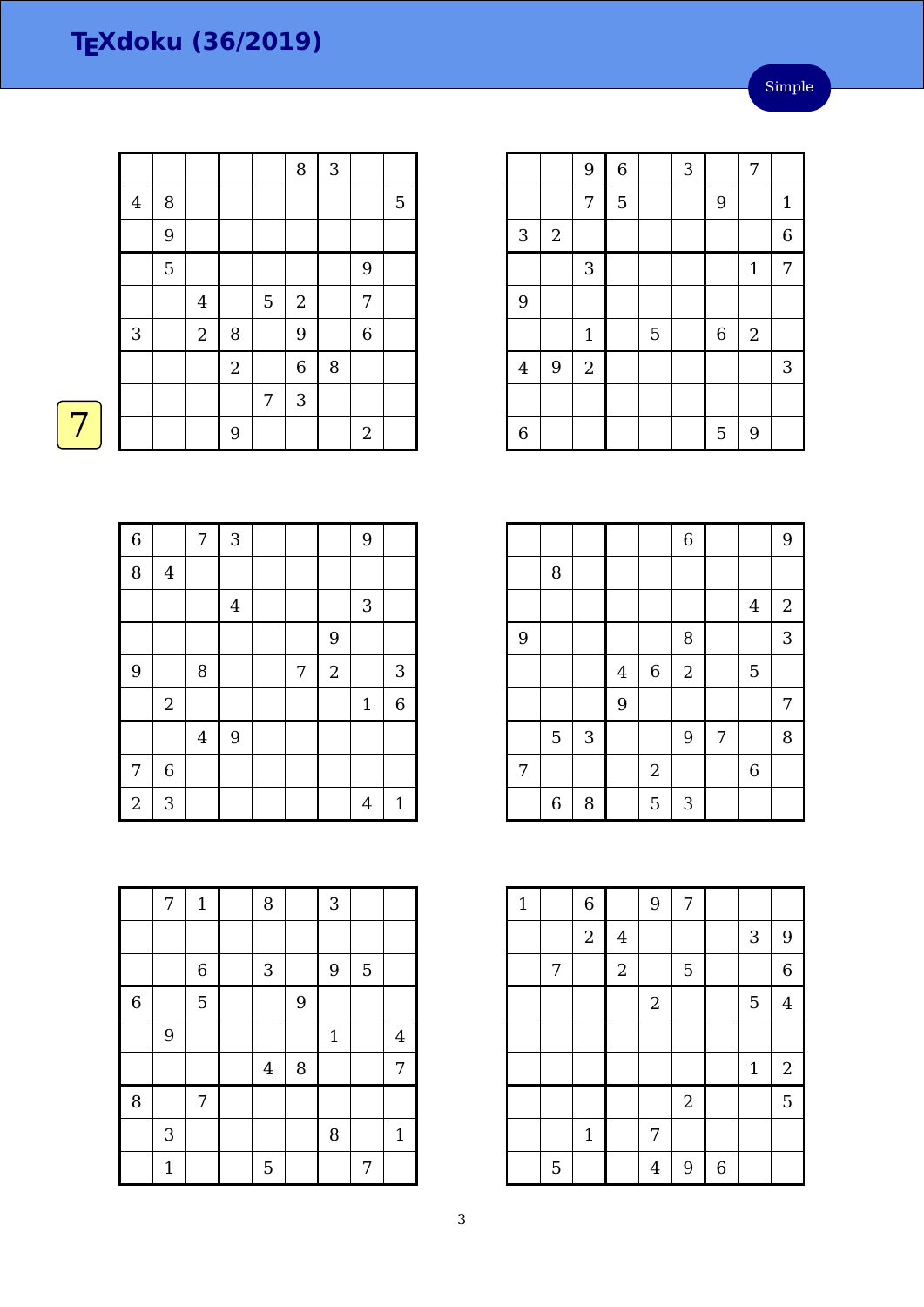|   | 7          | $\overline{\mathbf{4}}$ |   |                |                |                |              |
|---|------------|-------------------------|---|----------------|----------------|----------------|--------------|
| 3 |            |                         |   |                | 9              |                | $\, 8$       |
|   | 5          |                         |   |                | $\mathbf 1$    | $\sqrt{3}$     |              |
|   |            |                         |   | $\overline{2}$ | 3              |                |              |
| 7 |            |                         |   | 5              |                | 8              |              |
|   |            |                         | 8 |                | $\overline{4}$ |                | $\mathbf{1}$ |
|   | $1\,$      |                         |   | $\overline{4}$ | 8              | $\overline{2}$ |              |
|   | $\sqrt{2}$ | 8                       |   |                | $\overline{7}$ |                | 9            |
|   |            | 5                       |   |                |                |                |              |
|   |            |                         |   |                |                |                |              |

|                |                |                  |                | 9 | 5          |   |                |   |
|----------------|----------------|------------------|----------------|---|------------|---|----------------|---|
| $\,2$          | 6              |                  |                |   |            |   |                |   |
| 5              |                |                  |                |   |            |   |                | 9 |
| $\overline{4}$ |                |                  | $\overline{7}$ |   |            |   | 5              |   |
| $\overline{6}$ |                |                  |                | 5 | $\sqrt{2}$ | 9 |                |   |
|                |                |                  |                | 8 |            |   | $\mathbf{1}$   |   |
|                | 5              |                  | $\mathbf 1$    |   |            | 7 |                |   |
|                | $\overline{4}$ |                  |                |   | 7          |   | $\overline{2}$ |   |
|                | $\mathbf{1}$   | $\boldsymbol{6}$ | $\overline{4}$ |   |            |   |                | 5 |

| 3          |              |   |                |   |                           |            |                |                |
|------------|--------------|---|----------------|---|---------------------------|------------|----------------|----------------|
|            |              |   |                |   | $\,$ 6 $\,$               | 5          |                |                |
|            |              |   | $1\,$          |   |                           |            | $\overline{4}$ | 9              |
| $\sqrt{2}$ |              |   | $\overline{5}$ |   |                           |            |                |                |
|            |              |   |                | 9 |                           | 7          | $\mathbf{1}$   | $\overline{5}$ |
|            | 7            |   |                |   | $\ensuremath{\mathsf{3}}$ | $\sqrt{2}$ |                |                |
| 9          |              |   |                |   |                           |            |                |                |
|            |              |   | $\overline{6}$ | 7 | 5                         |            |                | $\overline{4}$ |
|            | $\mathbf{3}$ | 5 | $\overline{4}$ |   |                           |            |                | 7              |

|                |                           |                  | $\mathbf 1$ | $\overline{6}$ |   |                | $\overline{4}$ |   |
|----------------|---------------------------|------------------|-------------|----------------|---|----------------|----------------|---|
|                | $\overline{4}$            | $\overline{5}$   |             |                | 9 |                |                |   |
| $\overline{6}$ |                           | 9                |             | 5              | 3 |                | $1\,$          |   |
|                |                           |                  |             |                |   | $\overline{4}$ | 3              |   |
|                |                           | $\mathbf{1}$     |             |                | 8 | $\overline{6}$ |                |   |
| 9              | $\ensuremath{\mathsf{3}}$ | $\bf 4$          |             | $\mathbf{1}$   |   | 7              |                |   |
|                |                           |                  | 9           |                |   |                |                |   |
|                | $\boldsymbol{9}$          | $\sqrt{3}$       | 7           |                |   |                |                | 8 |
|                |                           | $\boldsymbol{6}$ |             |                |   |                |                |   |

| $\overline{5}$ |   |             | $\sqrt{2}$ | 7     |   |                  | $\mathbf{1}$ |
|----------------|---|-------------|------------|-------|---|------------------|--------------|
|                |   | $\mathbf 1$ |            | 3     | 8 | $\boldsymbol{6}$ |              |
| $\,$ 6 $\,$    |   | 9           | $1\,$      |       |   |                  |              |
|                |   |             | 8          |       |   | 9                |              |
|                |   |             |            | $1\,$ |   | 3                |              |
|                | 8 | 7           |            |       | 3 |                  |              |
| $\overline{2}$ | 9 | 5           | $\,6\,$    |       |   |                  |              |
| $1\,$          |   |             |            | 8     |   |                  |              |
|                |   |             |            |       |   | 7                |              |

| 9           |             | 3              |       | 8 |                |                         | 5              |                |
|-------------|-------------|----------------|-------|---|----------------|-------------------------|----------------|----------------|
|             | $\mathbf 1$ |                |       |   |                | $\overline{\mathbf{4}}$ |                |                |
|             | 7           | 5              | $1\,$ |   | $\overline{a}$ |                         | 9              |                |
|             | 3           | 9              |       |   |                |                         | $\overline{2}$ | $\overline{4}$ |
|             | 8           |                |       |   | $\overline{4}$ |                         |                |                |
|             |             |                | 7     |   |                |                         |                |                |
|             |             | 8              |       |   |                | 5                       |                |                |
| $\mathbf 1$ | $\sqrt{2}$  |                |       | 9 |                |                         | 7              |                |
|             |             | $\overline{4}$ |       |   |                |                         |                | $\sqrt{2}$     |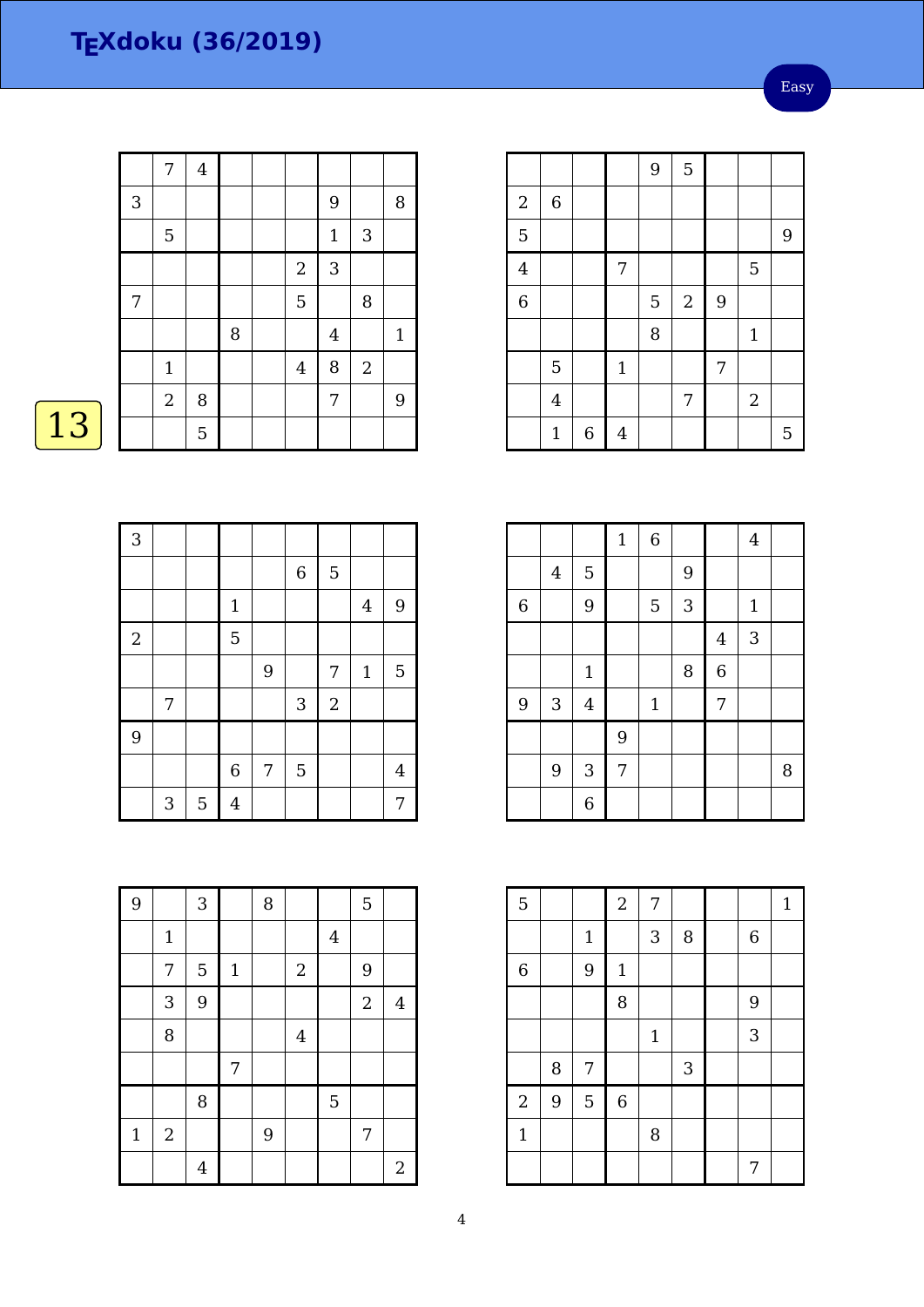Easy

| $\overline{4}$<br>7<br>$\mathbf{3}$<br>9<br>8<br>$\mathbf{3}$<br>5<br>$1\,$<br>$\sqrt{2}$<br>3<br>5<br>8<br>7<br>8<br>$\bf 4$<br>$1\,$<br>8<br>$\boldsymbol{2}$<br>$\bf 4$<br>$1\,$<br>7 |                |   |  |  |   |
|------------------------------------------------------------------------------------------------------------------------------------------------------------------------------------------|----------------|---|--|--|---|
|                                                                                                                                                                                          |                |   |  |  |   |
|                                                                                                                                                                                          |                |   |  |  |   |
|                                                                                                                                                                                          |                |   |  |  |   |
|                                                                                                                                                                                          |                |   |  |  |   |
|                                                                                                                                                                                          |                |   |  |  |   |
|                                                                                                                                                                                          |                |   |  |  |   |
|                                                                                                                                                                                          |                |   |  |  |   |
|                                                                                                                                                                                          | $\overline{c}$ | 8 |  |  | 9 |
| 5                                                                                                                                                                                        |                |   |  |  |   |

|                |                |             |       | 9 | 5                |                |                  |                |
|----------------|----------------|-------------|-------|---|------------------|----------------|------------------|----------------|
| $\overline{c}$ | $\,$ 6 $\,$    |             |       |   |                  |                |                  |                |
| 5              |                |             |       |   |                  |                |                  | $\overline{9}$ |
| $\overline{4}$ |                |             | 7     |   |                  |                | 5                |                |
| $\overline{6}$ |                |             |       | 5 | $\boldsymbol{2}$ | $\overline{9}$ |                  |                |
|                |                |             |       | 8 |                  |                | $\mathbf{1}$     |                |
|                | 5              |             | $1\,$ |   |                  | 7              |                  |                |
|                | $\overline{4}$ |             |       |   | 7                |                | $\boldsymbol{2}$ |                |
|                | $\mathbf{1}$   | $\,$ 6 $\,$ | 4     |   |                  |                |                  | 5              |

L

  $6 \mid 5$   $4$  9  $2 \mid \cdot \cdot \cdot \cdot \cdot$  $9 | 7 | 1 | 5$ 7 | | | | 3 | 2  $6 | 7 | 5 | | 4$ 3 | 5 | 4 | | | | | | | 7

|                |                |              | $\mathbf 1$ | $\overline{6}$ |   |                | $\overline{4}$ |   |
|----------------|----------------|--------------|-------------|----------------|---|----------------|----------------|---|
|                | $\overline{4}$ | $\mathbf 5$  |             |                | 9 |                |                |   |
| $\overline{6}$ |                | 9            |             | 5              | 3 |                | $\mathbf{1}$   |   |
|                |                |              |             |                |   | $\bf 4$        | 3              |   |
|                |                | $\mathbf 1$  |             |                | 8 | $\overline{6}$ |                |   |
| 9              | $\sqrt{3}$     | $\bf 4$      |             | $\mathbf{1}$   |   | 7              |                |   |
|                |                |              | 9           |                |   |                |                |   |
|                | 9              | $\mathbf{3}$ | 7           |                |   |                |                | 8 |
|                |                | 6            |             |                |   |                |                |   |

| 5              |   |                | $\overline{a}$ | 7            |                           |   | $\mathbf{1}$ |
|----------------|---|----------------|----------------|--------------|---------------------------|---|--------------|
|                |   | $\mathbf 1$    |                | 3            | 8                         | 6 |              |
| $\overline{6}$ |   | 9              | $\mathbf 1$    |              |                           |   |              |
|                |   |                | 8              |              |                           | 9 |              |
|                |   |                |                | $\mathbf{1}$ |                           | 3 |              |
|                | 8 | 7              |                |              | $\ensuremath{\mathsf{3}}$ |   |              |
| $\sqrt{2}$     | 9 | $\overline{5}$ | $\,$ 6 $\,$    |              |                           |   |              |
| $\mathbf{1}$   |   |                |                | 8            |                           |   |              |
|                |   |                |                |              |                           | 7 |              |

| 9           |              | $\sqrt{3}$     |       | 8 |                |                | 5              |                  |
|-------------|--------------|----------------|-------|---|----------------|----------------|----------------|------------------|
|             | $\mathbf{1}$ |                |       |   |                | $\overline{4}$ |                |                  |
|             | 7            | 5              | $1\,$ |   | $\sqrt{2}$     |                | 9              |                  |
|             | 3            | 9              |       |   |                |                | $\overline{2}$ | $\overline{4}$   |
|             | 8            |                |       |   | $\overline{4}$ |                |                |                  |
|             |              |                | 7     |   |                |                |                |                  |
|             |              | 8              |       |   |                | 5              |                |                  |
| $\mathbf 1$ | $\sqrt{2}$   |                |       | 9 |                |                | 7              |                  |
|             |              | $\overline{4}$ |       |   |                |                |                | $\boldsymbol{2}$ |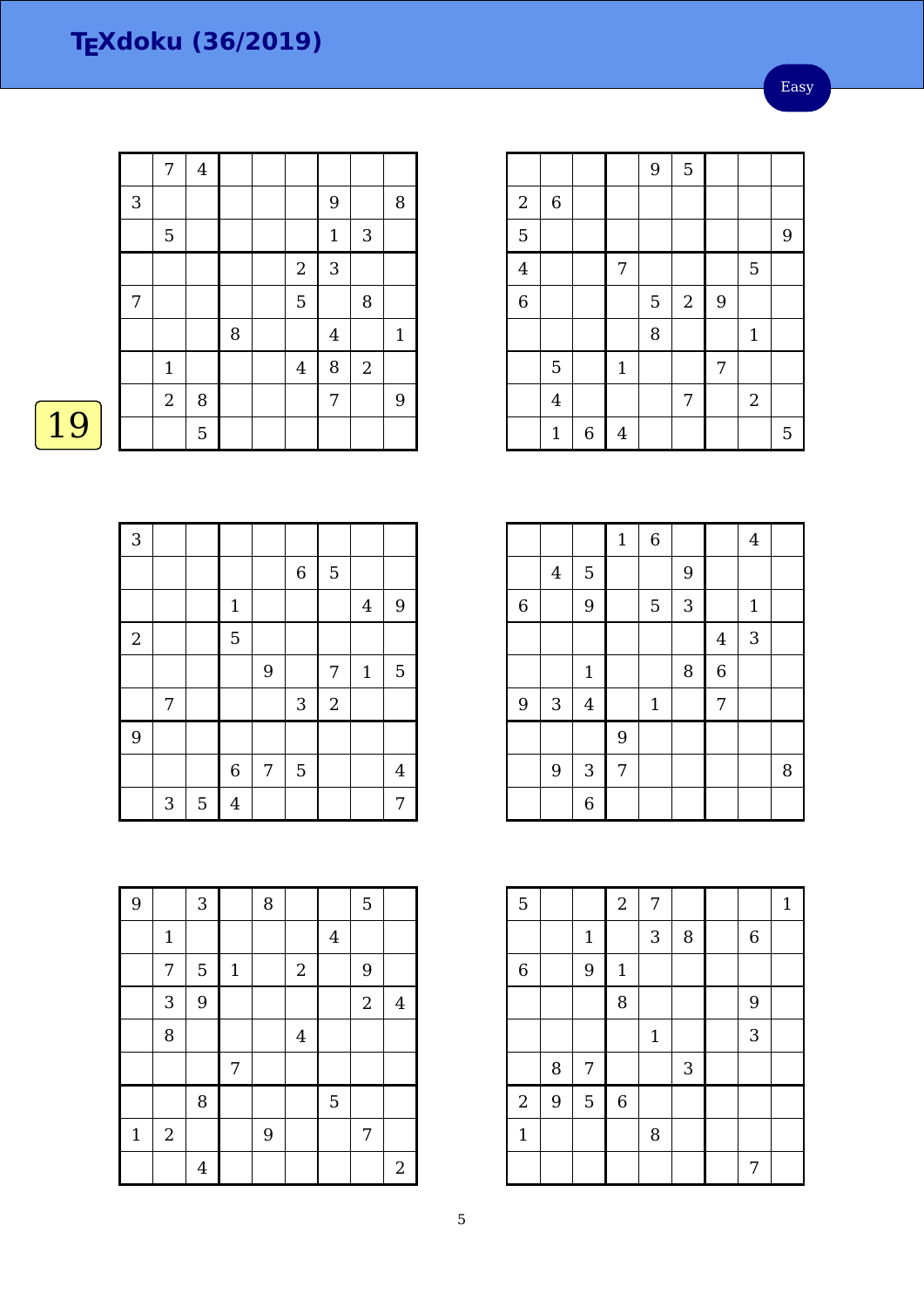|    | 5            |   |         |                | 9 |              | $\boldsymbol{6}$ |   |   |
|----|--------------|---|---------|----------------|---|--------------|------------------|---|---|
|    |              |   |         | $\overline{4}$ |   |              |                  |   |   |
|    | $\,$ 6 $\,$  |   | 7       |                |   | $\mathbf{1}$ | 8                |   |   |
|    |              |   |         | 7              |   |              |                  |   | 8 |
|    |              |   | 5       | $\mathbf{1}$   |   |              |                  |   |   |
|    | $\sqrt{2}$   |   | 9       |                | 8 |              |                  |   |   |
|    | 8            |   |         |                | 5 |              | $\sqrt{2}$       |   |   |
|    |              |   | $\bf 4$ |                |   | $\mathbf{2}$ |                  | 6 |   |
| 25 | $\mathbf{1}$ | 2 |         | 6              |   |              |                  |   |   |

| ٠ |
|---|

| $\overline{4}$ |                |             |                |                  |                | $\overline{6}$ |   |                           |
|----------------|----------------|-------------|----------------|------------------|----------------|----------------|---|---------------------------|
|                |                |             |                | $1\,$            | 7              |                | 5 |                           |
|                |                | 7           |                | $\bf 4$          |                | $1\,$          |   |                           |
| $\sqrt{3}$     |                |             | 8              |                  |                |                |   |                           |
|                | 5              |             |                |                  | $\overline{4}$ | 7              |   | $\ensuremath{\mathsf{3}}$ |
|                | $\overline{4}$ | $\,$ 6 $\,$ | $\mathbf{1}$   |                  |                |                |   |                           |
|                |                |             | $\overline{6}$ |                  | $\mathbf{1}$   |                |   |                           |
| $\overline{6}$ | $\sqrt{3}$     |             |                | $\boldsymbol{2}$ | 5              |                |   |                           |
|                |                |             |                |                  |                | 8              |   |                           |

| $\mathbf{1}$   | 9     |         | $\boldsymbol{2}$ | $\,$ 6 $\,$      |   | 3                |   |   |
|----------------|-------|---------|------------------|------------------|---|------------------|---|---|
| $\overline{6}$ |       |         |                  | $1\,$            | 9 |                  | 8 |   |
|                |       |         | 3                |                  |   |                  |   |   |
| 7              |       |         |                  |                  |   |                  |   |   |
| 5              | $1\,$ |         |                  |                  |   | 9                |   |   |
|                | 8     |         |                  |                  |   |                  |   |   |
|                |       |         |                  |                  | 8 |                  |   | 3 |
|                |       | $\,6\,$ |                  | $\overline{9}$   |   | $\boldsymbol{2}$ |   | 7 |
|                |       | 3       | 7                | $\boldsymbol{2}$ |   |                  |   | 6 |

|            | 9            |   |                  | 5              | $\mathbf{1}$ |                | 3 |            |
|------------|--------------|---|------------------|----------------|--------------|----------------|---|------------|
|            |              | 7 | $\overline{4}$   |                |              |                |   |            |
| 5          |              |   |                  |                | 9            |                | 8 |            |
|            |              |   |                  |                | 5            |                |   |            |
|            |              |   | $\boldsymbol{2}$ | 7              |              |                |   |            |
|            |              |   | 8                | 9              |              | 7              | 5 | $\sqrt{3}$ |
|            |              | 5 |                  | $\overline{2}$ |              | 9              |   |            |
|            | $\mathbf{1}$ |   |                  |                |              |                |   |            |
| $\sqrt{2}$ | 7            |   | 5                |                |              | $\overline{4}$ |   |            |

|                |   |   |                |              | 3 | $\, 8$         | 9            | $\overline{4}$ |
|----------------|---|---|----------------|--------------|---|----------------|--------------|----------------|
|                |   |   | $\mathbf 1$    | 5            |   |                |              |                |
|                |   |   | $\overline{4}$ |              |   |                |              |                |
| 5              |   |   | 3              | 7            | 9 |                | $\mathbf{1}$ | $2\,$          |
|                |   |   |                |              |   | 7              |              | 5              |
| 9              | 5 |   | $\overline{2}$ | $\mathbf{1}$ |   | 3              |              |                |
| $\overline{4}$ |   | 7 |                |              |   |                |              |                |
|                |   |   |                |              |   | $\overline{2}$ | 5            | 7              |

|                |                |              | 8     |                | 5              |                         |              |
|----------------|----------------|--------------|-------|----------------|----------------|-------------------------|--------------|
| $\bf 4$        | $\sqrt{3}$     | 7            |       |                |                | 6                       |              |
| 7              |                | 3            | $1\,$ |                | 8              | $\overline{\mathbf{4}}$ |              |
| $\overline{2}$ | $\overline{5}$ |              |       | $\overline{6}$ | 3              |                         |              |
|                |                | 5            |       |                | $\overline{6}$ | 8                       |              |
|                | 8              |              | 3     |                |                |                         | $\mathbf{1}$ |
|                |                |              |       |                |                |                         |              |
|                |                | $\mathbf{1}$ |       |                | 7              |                         |              |
|                | $\overline{4}$ |              |       |                |                |                         |              |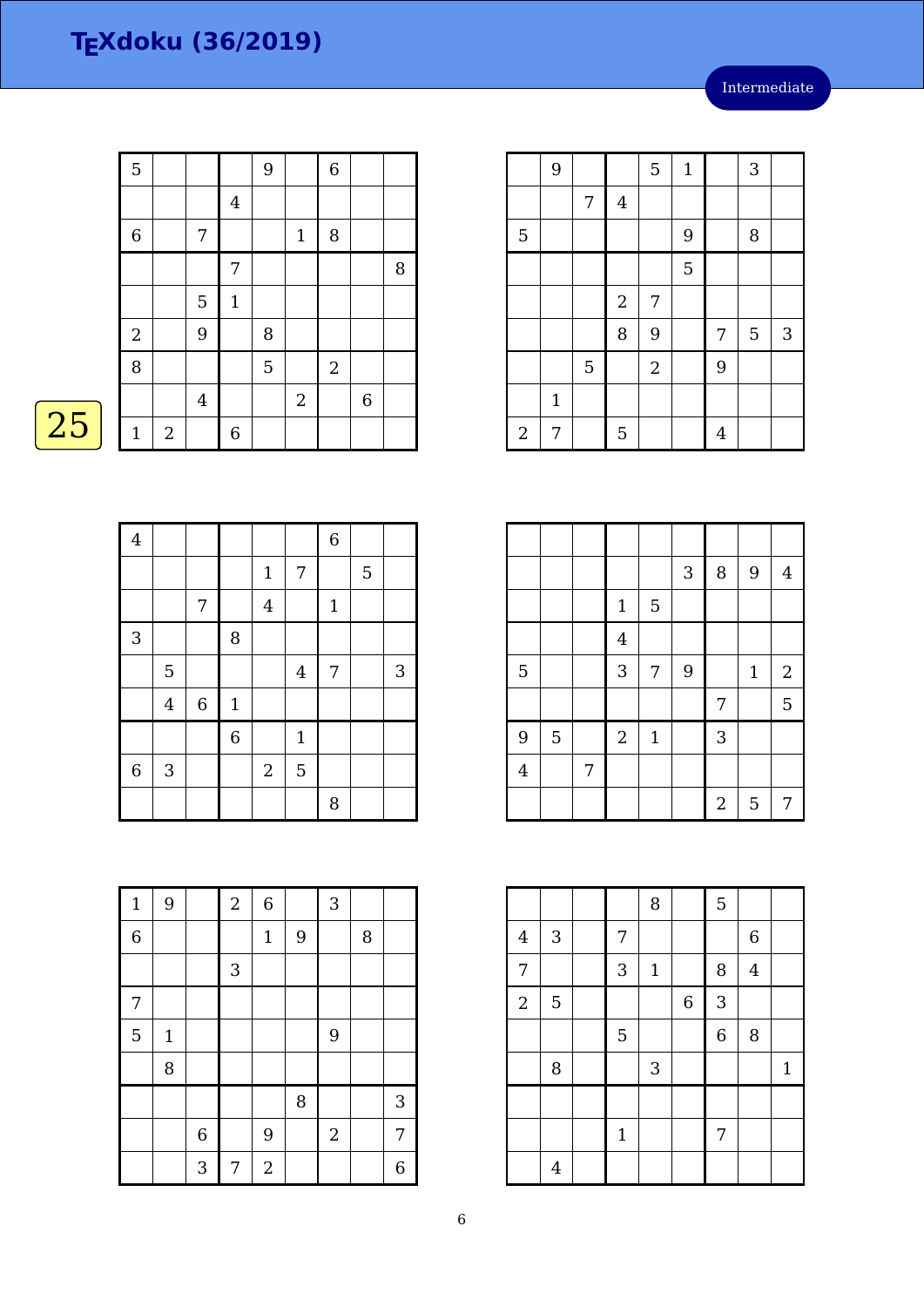| $\overline{5}$ |                |                |                | $\overline{9}$ |              | $\,$ 6 $\,$    |   |   |
|----------------|----------------|----------------|----------------|----------------|--------------|----------------|---|---|
|                |                |                | $\overline{4}$ |                |              |                |   |   |
| $\,6$          |                | 7              |                |                | $\mathbf{1}$ | $\, 8$         |   |   |
|                |                |                | 7              |                |              |                |   | 8 |
|                |                | 5              | $\mathbf{1}$   |                |              |                |   |   |
| $\overline{c}$ |                | 9              |                | 8              |              |                |   |   |
| 8              |                |                |                | 5              |              | $\overline{2}$ |   |   |
|                |                | $\overline{4}$ |                |                | $\sqrt{2}$   |                | 6 |   |
| $\mathbf{1}$   | $\overline{2}$ |                | $\overline{6}$ |                |              |                |   |   |

 $\boxed{31}$ 

| $\overline{4}$ |                |       |                |                |                | $\overline{6}$ |   |   |
|----------------|----------------|-------|----------------|----------------|----------------|----------------|---|---|
|                |                |       |                | $\mathbf{1}$   | $\overline{7}$ |                | 5 |   |
|                |                | 7     |                | $\overline{4}$ |                | $\mathbf{1}$   |   |   |
| 3              |                |       | $\, 8$         |                |                |                |   |   |
|                | 5              |       |                |                | $\overline{4}$ | 7              |   | 3 |
|                | $\overline{4}$ | $\,6$ | $\mathbf{1}$   |                |                |                |   |   |
|                |                |       | $\overline{6}$ |                | $\mathbf{1}$   |                |   |   |
| $\overline{6}$ | $\sqrt{3}$     |       |                | $\sqrt{2}$     | 5              |                |   |   |
|                |                |       |                |                |                | 8              |   |   |

| $\mathbf{1}$   | 9     |         | $\sqrt{2}$ | $\,$ 6 $\,$      |   | 3          |   |   |
|----------------|-------|---------|------------|------------------|---|------------|---|---|
| $\overline{6}$ |       |         |            | $\mathbf 1$      | 9 |            | 8 |   |
|                |       |         | 3          |                  |   |            |   |   |
| 7              |       |         |            |                  |   |            |   |   |
| 5              | $1\,$ |         |            |                  |   | 9          |   |   |
|                | 8     |         |            |                  |   |            |   |   |
|                |       |         |            |                  | 8 |            |   | 3 |
|                |       | $\,6\,$ |            | $9$              |   | $\sqrt{2}$ |   | 7 |
|                |       | 3       | 7          | $\boldsymbol{2}$ |   |            |   | 6 |

|                | 9            |   |                | $\mathbf 5$ | $1\,$ |   | 3 |   |
|----------------|--------------|---|----------------|-------------|-------|---|---|---|
|                |              | 7 | $\overline{4}$ |             |       |   |   |   |
| 5              |              |   |                |             | 9     |   | 8 |   |
|                |              |   |                |             | 5     |   |   |   |
|                |              |   | $\sqrt{2}$     | 7           |       |   |   |   |
|                |              |   | 8              | 9           |       | 7 | 5 | 3 |
|                |              | 5 |                | $\sqrt{2}$  |       | 9 |   |   |
|                | $\mathbf{1}$ |   |                |             |       |   |   |   |
| $\overline{c}$ | 7            |   | 5              |             |       | 4 |   |   |

|                |   |   |                  |              | 3 | 8              | $\overline{9}$ | $\overline{4}$   |
|----------------|---|---|------------------|--------------|---|----------------|----------------|------------------|
|                |   |   | $\mathbf{1}$     | 5            |   |                |                |                  |
|                |   |   | $\overline{4}$   |              |   |                |                |                  |
| 5              |   |   | 3                | 7            | 9 |                | $\mathbf{1}$   | $\boldsymbol{2}$ |
|                |   |   |                  |              |   | 7              |                | 5                |
| 9              | 5 |   | $\boldsymbol{2}$ | $\mathbf{1}$ |   | 3              |                |                  |
| $\overline{4}$ |   | 7 |                  |              |   |                |                |                  |
|                |   |   |                  |              |   | $\overline{2}$ | 5              | 7                |

|                |                |              | 8           |                | 5              |         |              |
|----------------|----------------|--------------|-------------|----------------|----------------|---------|--------------|
| $\overline{4}$ | $\mathbf{3}$   | 7            |             |                |                | 6       |              |
| 7              |                | 3            | $\mathbf 1$ |                | 8              | $\bf 4$ |              |
| $\overline{2}$ | $\overline{5}$ |              |             | $\overline{6}$ | 3              |         |              |
|                |                | 5            |             |                | $\overline{6}$ | 8       |              |
|                | 8              |              | 3           |                |                |         | $\mathbf{1}$ |
|                |                |              |             |                |                |         |              |
|                |                | $\mathbf{1}$ |             |                | 7              |         |              |
|                | $\overline{4}$ |              |             |                |                |         |              |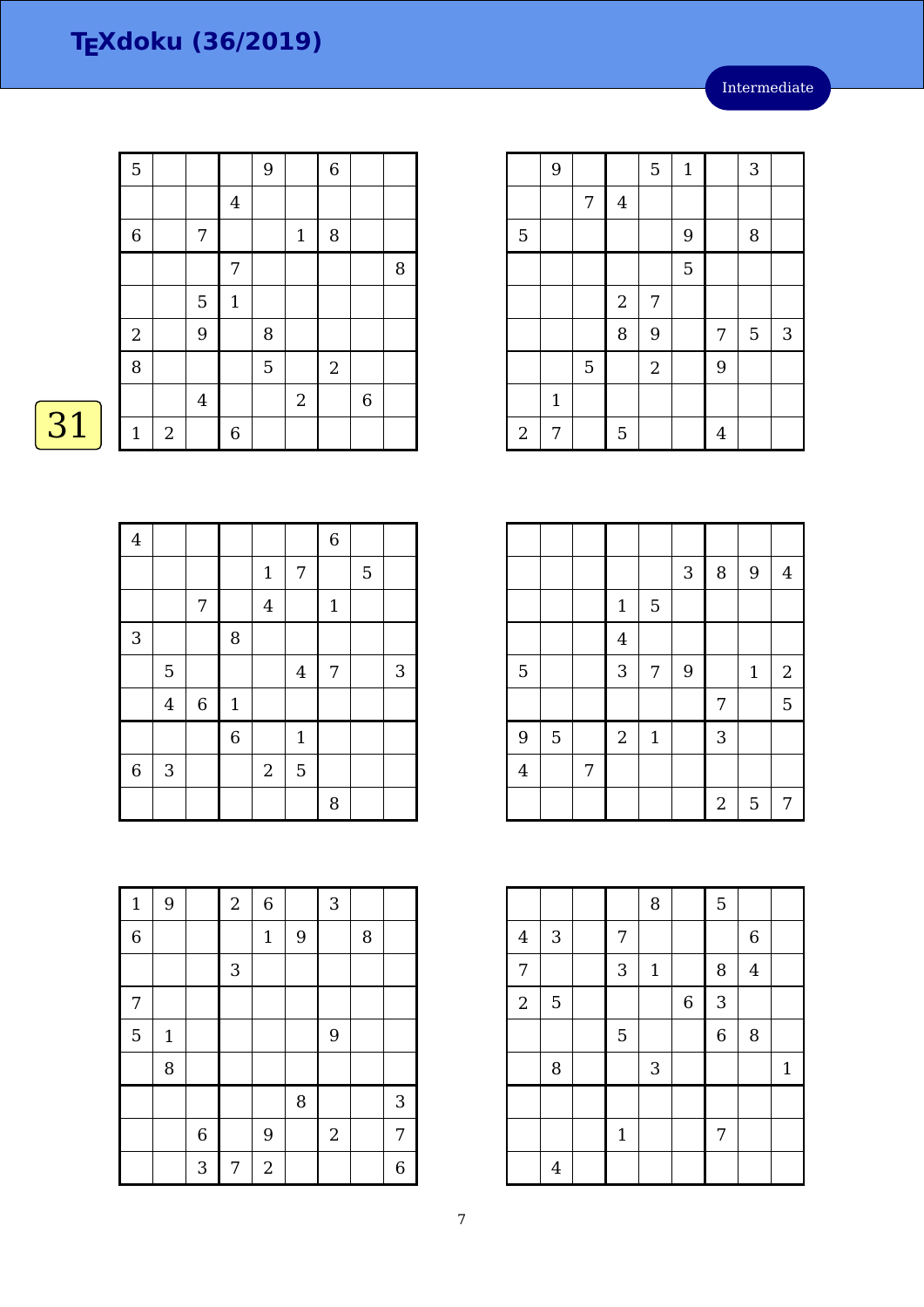|    | $\mathbf{2}$ |                |             |              | $\overline{4}$   | 8              |                |              |
|----|--------------|----------------|-------------|--------------|------------------|----------------|----------------|--------------|
|    |              | $\mathbf{1}$   |             |              |                  | 5              |                |              |
|    |              |                |             |              |                  |                |                |              |
|    | 7            |                |             |              |                  | $\overline{2}$ | $\,$ 6 $\,$    |              |
|    | $\, 8$       |                |             | $\mathbf{2}$ | $\mathbf{1}$     |                |                |              |
|    |              | $\overline{5}$ |             | 8            |                  |                |                | 7            |
|    |              |                | $\,$ 6 $\,$ |              | 7                |                |                | $\mathbf{1}$ |
|    | 9            |                |             |              |                  |                | $\overline{4}$ |              |
| 37 |              |                | 4           |              | $\boldsymbol{2}$ | 9              | 5              |              |

|                | $\mathbf{1}$   |                | $\overline{5}$ | 3 |             |                |                |
|----------------|----------------|----------------|----------------|---|-------------|----------------|----------------|
|                |                |                |                |   |             | $\sqrt{3}$     | $\mathbf{1}$   |
|                | $\,6\,$        |                |                |   |             | 9              |                |
| 7              |                |                | $\overline{9}$ |   | $\,$ 6 $\,$ | $\overline{2}$ |                |
|                |                | $\mathbf{3}$   | $\sqrt{2}$     |   |             | $\overline{7}$ | $\overline{4}$ |
|                |                | $\overline{6}$ |                |   |             |                | 3              |
| 9              |                | $\bf 4$        | 3              |   |             |                | 5              |
| $\overline{6}$ | $\overline{5}$ |                |                |   |             |                |                |
|                |                | $1\,$          |                |   | 7           |                |                |

|                |                  |                  |            |   |                | 9            |                  |
|----------------|------------------|------------------|------------|---|----------------|--------------|------------------|
|                | $\boldsymbol{2}$ | $\,$ 6 $\,$      |            |   | 3              | $\mathbf{1}$ |                  |
| $\mathbf{1}$   | 5                |                  | 7          |   | $\overline{2}$ |              |                  |
| 3              | 9                | 7                |            | 8 |                |              |                  |
|                |                  |                  |            |   | 8              | 3            |                  |
|                |                  |                  | $\sqrt{2}$ |   | $\mathbf 1$    |              |                  |
| 7              |                  | $\boldsymbol{2}$ | 5          |   | $\overline{6}$ |              |                  |
| $\overline{6}$ | 8                | 9                |            |   |                |              | $\boldsymbol{2}$ |
|                | 3                |                  |            |   |                |              |                  |

|                |                | $\mathbf{1}$   |             |                |             |             | 8              |   |
|----------------|----------------|----------------|-------------|----------------|-------------|-------------|----------------|---|
| 7              |                |                | $\bf 4$     |                | 5           | $\,$ 6 $\,$ |                |   |
| 8              |                |                |             | $\mathbf 1$    | 9           |             |                |   |
|                |                |                |             |                |             | 9           |                |   |
| $\sqrt{2}$     | $\,$ 6 $\,$    |                |             |                | $\mathbf 1$ |             |                | 7 |
| $\overline{5}$ | 9              |                | $\,$ 6 $\,$ |                |             |             |                |   |
| $\mathbf{1}$   |                |                |             | $\overline{9}$ |             | 8           | $\overline{4}$ |   |
|                | $\overline{4}$ | $\overline{2}$ | 7           |                |             |             | $\mathbf{1}$   |   |
|                |                |                |             |                |             |             |                |   |

|   | 7            |                  |                | $\sqrt{2}$   | 5              |                | 3                |
|---|--------------|------------------|----------------|--------------|----------------|----------------|------------------|
|   |              |                  | $\mathbf 1$    |              |                |                |                  |
|   | $\mathbf{3}$ | 8                | $\overline{6}$ | 7            |                | 9              |                  |
|   |              | 5                | 9              |              |                |                | $\boldsymbol{6}$ |
|   |              |                  |                | $\mathbf{1}$ |                | $\overline{2}$ | 7                |
|   | $\sqrt{2}$   |                  | 7              |              |                | 5              |                  |
|   | $1\,$        |                  |                |              | $\mathbf{3}$   |                |                  |
| 9 |              |                  |                |              |                | $\mathbf{1}$   |                  |
|   |              | $\boldsymbol{6}$ |                | 9            | $\overline{a}$ |                |                  |

| $\overline{5}$ | 8                |   |   | 3 |              | $\overline{4}$ |       | $\mathbf{1}$     |
|----------------|------------------|---|---|---|--------------|----------------|-------|------------------|
|                | $\boldsymbol{2}$ |   |   |   | $\mathbf{1}$ |                |       | 9                |
|                | 3                |   | 7 |   |              |                |       | $\boldsymbol{2}$ |
| $\overline{2}$ |                  |   |   | 8 |              |                | 9     | $\overline{7}$   |
|                |                  |   |   | 9 |              | 5              |       | 8                |
|                |                  |   |   |   |              |                | $1\,$ | $\overline{4}$   |
| 7              |                  |   |   | 5 | 9            |                |       |                  |
|                |                  |   |   |   |              |                |       |                  |
| 3              | 9                | 8 |   |   |              |                |       |                  |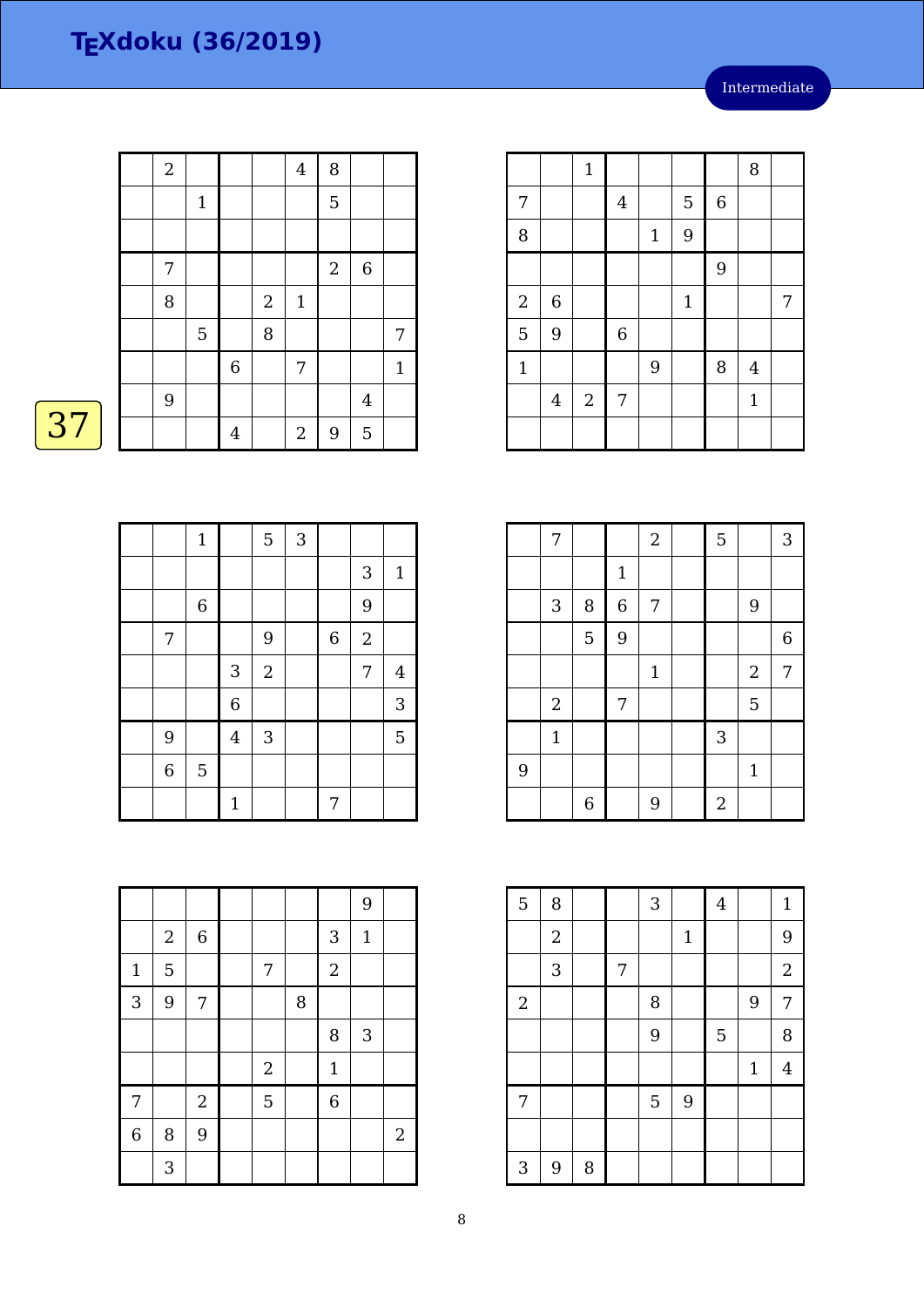Intermediate

 $3 \mid 4$ 

5 9 8

 $7 1 9 8$ 

7 4

8 | | | | | | 2 | | 1

7 | 2 | | | | | | 5 | 8

 $5 \mid 9$ 

 $4 \mid 9 \mid 1 \mid 2$ 

 $5 \mid 4$ 

|    | $\boldsymbol{2}$ |                |            |                |            |                  |              |            |                |
|----|------------------|----------------|------------|----------------|------------|------------------|--------------|------------|----------------|
|    | 3                |                |            |                |            |                  | $\mathbf{1}$ | $\,6\,$    |                |
|    | $\overline{6}$   |                |            |                | 5          |                  |              | 8          | 7              |
|    |                  |                |            |                |            | 8                | 5            | 3          |                |
|    |                  |                |            | $\overline{4}$ |            |                  |              |            | $\mathbf{2}$   |
|    | 5                |                |            | $\mathbf{1}$   | $\sqrt{3}$ |                  |              |            |                |
|    |                  |                |            |                |            | $\boldsymbol{6}$ | 7            | $\sqrt{2}$ |                |
|    |                  | $\overline{2}$ | $\sqrt{3}$ | $\, 8$         |            |                  |              |            | $\,$ 6 $\,$    |
| 43 | 8                |                |            |                |            |                  |              |            | $\overline{4}$ |

| ī |  |
|---|--|
|   |  |

|            | $\boldsymbol{6}$ |   |                  | 8              |                  | 9              | 7              |              |
|------------|------------------|---|------------------|----------------|------------------|----------------|----------------|--------------|
|            | 5                | 9 |                  | 7              | $\boldsymbol{6}$ | $\overline{2}$ |                |              |
|            |                  |   | 9                |                | $\overline{c}$   |                |                |              |
|            | 7                | 8 | $\boldsymbol{2}$ |                | 9                |                |                |              |
| $\sqrt{2}$ | 9                |   | 8                | $\overline{5}$ |                  |                |                | $\sqrt{3}$   |
|            |                  |   |                  |                |                  |                |                |              |
|            |                  |   | 7                |                |                  |                |                |              |
|            |                  |   |                  |                |                  |                | 6              | $\mathbf{1}$ |
|            | $\mathbf 1$      |   | 5                |                |                  |                | $\overline{2}$ |              |

| 8            | $\sqrt{2}$ | $\mathbf{1}$   |                |            |             |   | $\overline{6}$ | $\overline{5}$   |
|--------------|------------|----------------|----------------|------------|-------------|---|----------------|------------------|
|              |            |                |                |            | 8           |   | 3              |                  |
|              | 6          | $\mathbf 5$    |                |            |             |   |                |                  |
|              |            |                | $\overline{4}$ |            |             |   |                |                  |
|              |            | $\sqrt{2}$     |                | $\sqrt{3}$ | $\,$ 6 $\,$ |   |                |                  |
|              | 8          |                |                |            |             |   |                | 9                |
|              |            |                |                | 7          |             |   |                | $\mathbf{1}$     |
|              |            | $\overline{4}$ | $\mathbf{1}$   | 8          |             |   |                |                  |
| $\mathbf{1}$ |            |                |                |            | 5           | 7 |                | $\boldsymbol{6}$ |

|              |            | 3          |         |   | 9            | $\overline{2}$ |   | $\mathbf{1}$ |
|--------------|------------|------------|---------|---|--------------|----------------|---|--------------|
|              |            |            | $\bf 4$ |   | $\mathbf{1}$ | 8              | 5 | 7            |
|              |            |            | 5       |   |              | $\overline{4}$ |   |              |
|              |            |            | 8       | 9 | $\mathbf 5$  |                | 3 |              |
|              | 8          | $\sqrt{2}$ |         |   |              | 9              |   |              |
|              |            |            |         |   |              | $\mathbf{1}$   |   |              |
|              | $\sqrt{2}$ |            | $1\,$   | 7 |              |                |   |              |
| $\mathbf{3}$ |            |            |         |   |              |                |   |              |
| 9            | $1\,$      |            |         |   |              |                |   |              |

|             |                |                         |   | 3           |         |   |                |
|-------------|----------------|-------------------------|---|-------------|---------|---|----------------|
| $\,$ 6 $\,$ |                | $\overline{\mathbf{4}}$ |   |             |         | 7 | 9              |
| $\sqrt{2}$  |                |                         |   |             | $\bf 4$ |   |                |
| 8           |                | 9                       |   | $\,$ 6 $\,$ |         |   | $\sqrt{2}$     |
|             |                |                         | 3 | 5           | 7       |   |                |
|             |                | $\sqrt{2}$              |   |             | 5       | 9 |                |
|             |                |                         |   |             |         |   | $\overline{6}$ |
|             |                | 3                       | 8 | 9           |         |   |                |
|             | $\overline{4}$ |                         | 7 |             | 3       | 8 |                |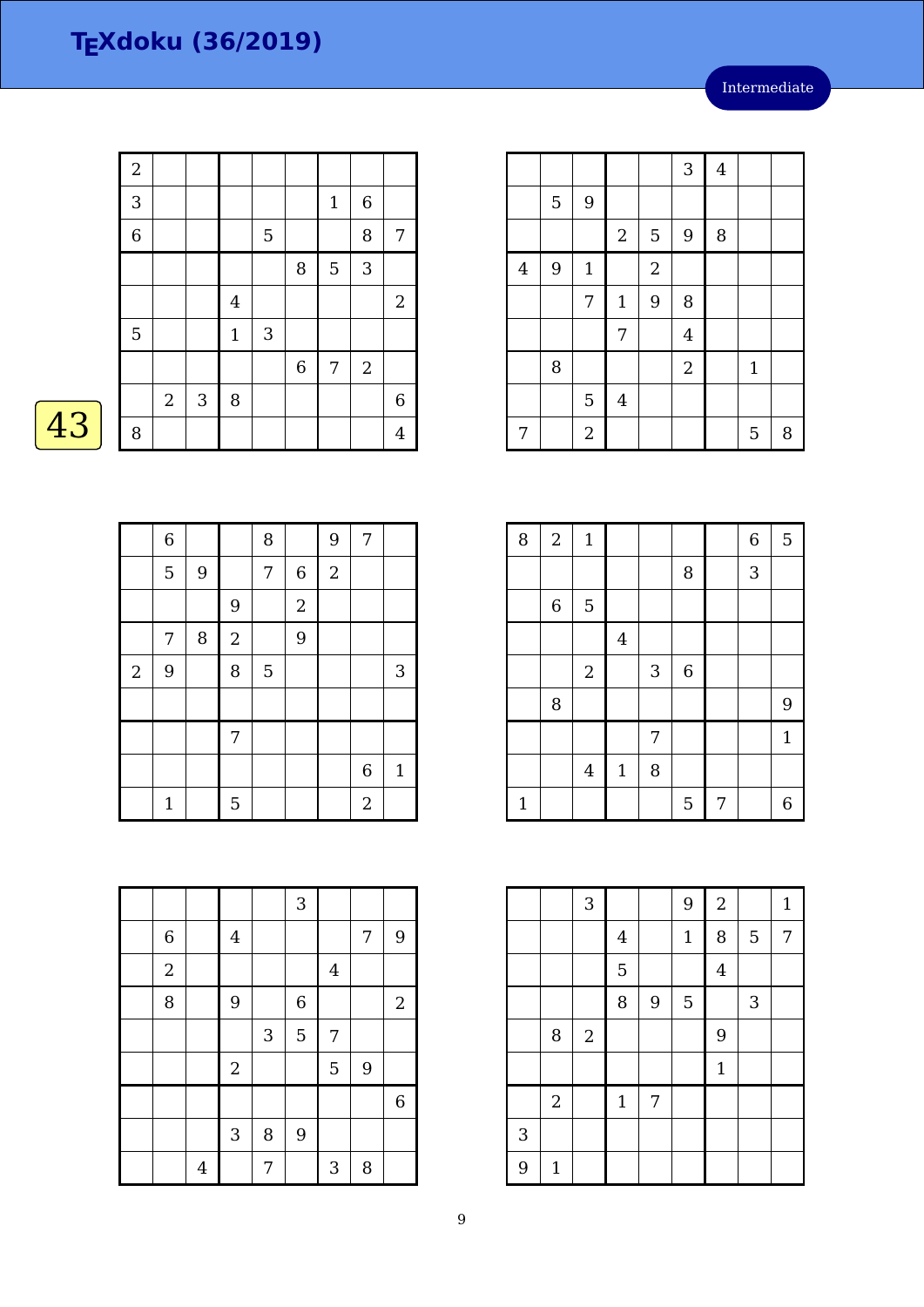Expert

|             |             |                  |                         |                |                  | $\overline{4}$ |                |
|-------------|-------------|------------------|-------------------------|----------------|------------------|----------------|----------------|
|             |             | $1\,$            |                         | $\sqrt{2}$     |                  |                |                |
| 3           |             | 9                | $\overline{\mathbf{4}}$ | 5              |                  |                | $\mathbf{1}$   |
|             | 9           |                  |                         | 8              |                  |                | 6              |
|             |             |                  |                         |                |                  | $\sqrt{2}$     |                |
| $\mathbf 1$ | 8           | $\boldsymbol{2}$ |                         | $\overline{6}$ | $\bf 4$          | 3              | 5              |
|             |             |                  | $\,6$                   |                | $\boldsymbol{2}$ |                |                |
| 8           | $\mathbf 1$ |                  |                         | 9              |                  |                | $\overline{4}$ |
|             |             | $\overline{4}$   |                         | $\mathbf{1}$   |                  |                |                |
|             |             |                  |                         |                |                  |                |                |



|                         | 9     | $\overline{5}$   |            |   |                |                | $\,$ 6 $\,$ |                |
|-------------------------|-------|------------------|------------|---|----------------|----------------|-------------|----------------|
| $\sqrt{2}$              |       |                  |            |   | $\overline{6}$ |                | 9           |                |
|                         | $1\,$ | $\boldsymbol{4}$ |            |   | 5              | 7              |             | $\mathbf{2}$   |
|                         |       |                  | 8          | 7 |                |                |             |                |
|                         |       |                  |            |   | $\bf 4$        |                |             |                |
|                         |       |                  | 9          |   |                | $\overline{2}$ |             |                |
| $\overline{\mathbf{4}}$ |       |                  |            | 5 |                |                |             |                |
|                         |       |                  | $\sqrt{2}$ |   | 9              | 8              |             | $\overline{4}$ |
|                         |       | 7                |            |   |                | 9              |             |                |

| 7 |                           |                  |            | $\boldsymbol{2}$ |             |                |   |              |
|---|---------------------------|------------------|------------|------------------|-------------|----------------|---|--------------|
| 9 |                           |                  |            |                  | 3           | 8              | 5 |              |
|   | $\ensuremath{\mathsf{3}}$ | $\overline{5}$   |            |                  |             | $\overline{6}$ |   | $\mathbf{1}$ |
|   |                           | 9                | 7          |                  | $\,$ 6 $\,$ | 5              | 8 |              |
|   | $\mathbf 1$               |                  |            |                  |             |                | 9 | $\sqrt{2}$   |
|   |                           | 8                | $\sqrt{2}$ |                  | 7           |                |   |              |
|   |                           |                  |            | $\overline{6}$   |             |                |   |              |
| 3 |                           | $\boldsymbol{2}$ |            | 9                | 5           |                |   |              |

|                         |             |              |   | $\sqrt{2}$  |                |                  | $\,$ 6 $\,$ |                  |
|-------------------------|-------------|--------------|---|-------------|----------------|------------------|-------------|------------------|
|                         |             |              | 7 |             | $\overline{4}$ |                  |             |                  |
| 8                       |             |              | 3 | $\mathbf 1$ |                | $\overline{4}$   |             |                  |
|                         |             | $\mathbf{1}$ |   |             | $\overline{5}$ | 8                |             |                  |
| $\overline{a}$          |             |              | 8 |             |                | 3                |             |                  |
| $\overline{\mathbf{4}}$ | $\, 8$      |              |   | $\,$ 6 $\,$ |                | 7                |             | $\boldsymbol{2}$ |
|                         |             |              |   |             |                |                  |             |                  |
|                         | $\,$ 6 $\,$ | $\sqrt{3}$   | 5 |             |                |                  |             | $\mathbf{1}$     |
|                         |             |              |   | 3           | $\mathbf{1}$   | $\boldsymbol{2}$ |             |                  |

|   | 7            |            |             | $\overline{4}$ |                | 3          | 9              |
|---|--------------|------------|-------------|----------------|----------------|------------|----------------|
|   | 3            |            |             |                |                | $\sqrt{2}$ |                |
|   |              | $\sqrt{2}$ | $\,$ 6 $\,$ | $\overline{5}$ |                | 8          |                |
|   |              |            |             | 9              | 5              |            |                |
|   | $\mathbf{2}$ |            | $\bf 4$     |                |                |            |                |
| 5 |              |            |             |                |                | $\bf 4$    |                |
|   | $\mathbf 5$  |            |             | 7              |                |            | $\sqrt{3}$     |
| 6 |              |            |             |                | $\overline{4}$ |            |                |
| 9 |              |            |             |                |                | 7          | $\overline{2}$ |

| $\overline{6}$ |       |                | 9              |                |                | 3 | 8            |              |
|----------------|-------|----------------|----------------|----------------|----------------|---|--------------|--------------|
| 5              | 9     |                | $\overline{c}$ |                |                |   |              | $\mathbf{1}$ |
|                | $1\,$ | 8              | $\overline{6}$ |                |                |   | 9            | $\sqrt{2}$   |
|                |       | 5              |                |                |                |   | $\mathbf{1}$ | 7            |
|                |       | $\overline{a}$ | 8              |                |                |   | 5            |              |
|                |       |                |                |                |                |   |              |              |
|                |       | 7              | 5              | $\overline{6}$ |                |   |              |              |
| $\overline{2}$ |       | $\mathbf{1}$   | 7              | 8              |                | 5 |              |              |
| 3              |       |                |                |                | $\overline{2}$ |   |              | 8            |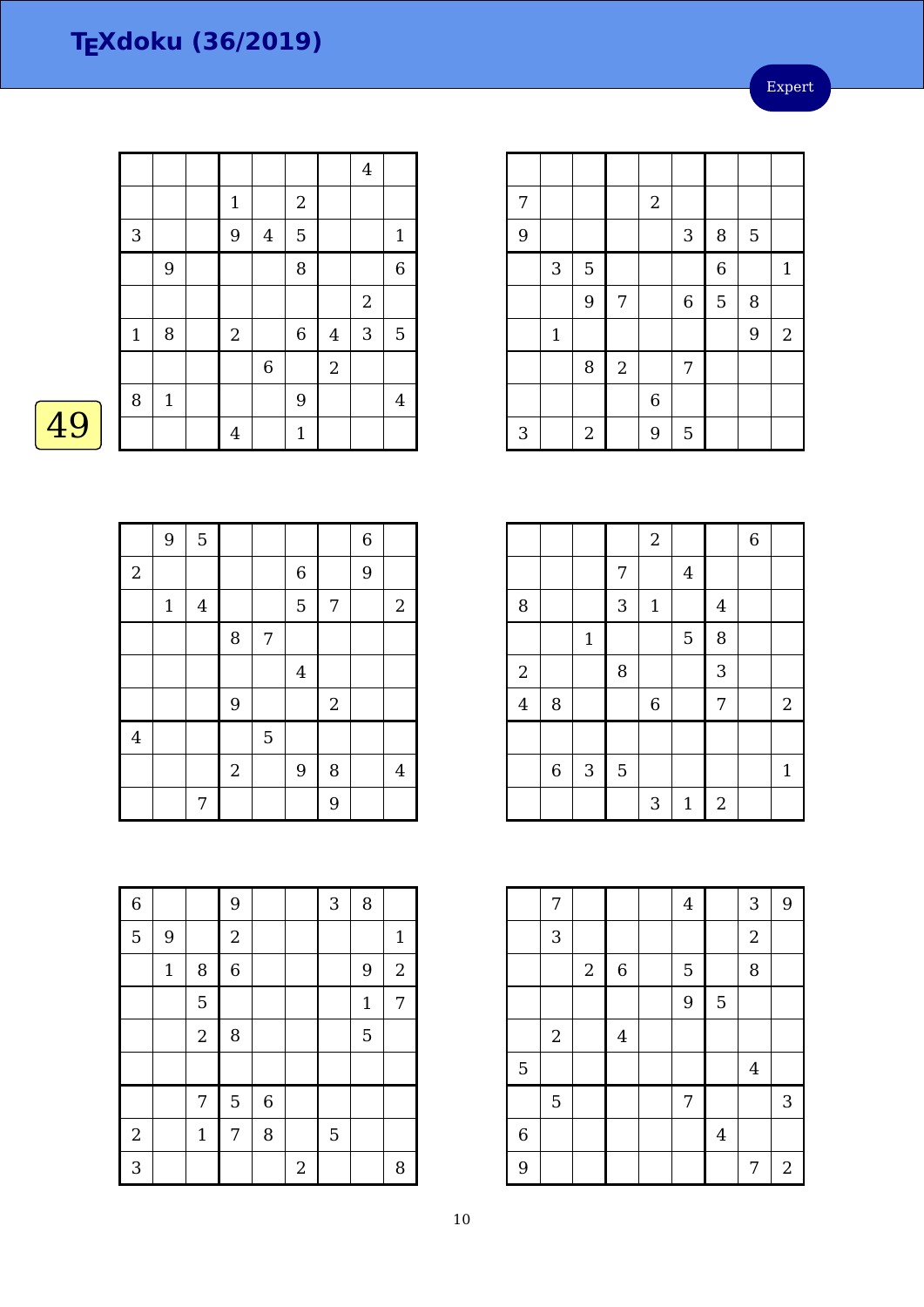Expert

|    |             |              |                  |                |              |                  | $\boldsymbol{4}$ |                |
|----|-------------|--------------|------------------|----------------|--------------|------------------|------------------|----------------|
|    |             |              | $\mathbf{1}$     |                | $\mathbf{2}$ |                  |                  |                |
|    | 3           |              | 9                | $\overline{4}$ | $\mathbf 5$  |                  |                  | $\mathbf{1}$   |
|    |             | 9            |                  |                | 8            |                  |                  | 6              |
|    |             |              |                  |                |              |                  | $\overline{2}$   |                |
|    | $\mathbf 1$ | $\, 8$       | $\boldsymbol{2}$ |                | $\,6$        | $\overline{4}$   | 3                | 5              |
|    |             |              |                  | $\overline{6}$ |              | $\boldsymbol{2}$ |                  |                |
|    | 8           | $\mathbf{1}$ |                  |                | 9            |                  |                  | $\overline{4}$ |
| 55 |             |              | 4                |                | $\mathbf{1}$ |                  |                  |                |
|    |             |              |                  |                |              |                  |                  |                |

| 7 |                           |       |            | $\overline{2}$ |                  |             |   |                  |
|---|---------------------------|-------|------------|----------------|------------------|-------------|---|------------------|
| 9 |                           |       |            |                | $\sqrt{3}$       | 8           | 5 |                  |
|   | $\ensuremath{\mathsf{3}}$ | 5     |            |                |                  | $\,$ 6 $\,$ |   | $\mathbf{1}$     |
|   |                           | 9     | 7          |                | $\boldsymbol{6}$ | 5           | 8 |                  |
|   | $\mathbf{1}$              |       |            |                |                  |             | 9 | $\boldsymbol{2}$ |
|   |                           | 8     | $\sqrt{2}$ |                | 7                |             |   |                  |
|   |                           |       |            | $\,$ 6 $\,$    |                  |             |   |                  |
| 3 |                           | $\,2$ |            | 9              | $\overline{5}$   |             |   |                  |

|--|

|                | 9     | 5       |            |                |                |                | $\,$ 6 $\,$ |                |
|----------------|-------|---------|------------|----------------|----------------|----------------|-------------|----------------|
| $\sqrt{2}$     |       |         |            |                | $\,$ 6 $\,$    |                | 9           |                |
|                | $1\,$ | $\bf 4$ |            |                | 5              | 7              |             | $\overline{2}$ |
|                |       |         | 8          | 7              |                |                |             |                |
|                |       |         |            |                | $\overline{4}$ |                |             |                |
|                |       |         | 9          |                |                | $\overline{2}$ |             |                |
| $\overline{4}$ |       |         |            | $\overline{5}$ |                |                |             |                |
|                |       |         | $\sqrt{2}$ |                | 9              | 8              |             | 4              |
|                |       | 7       |            |                |                | 9              |             |                |

|                |             |              |                | $\overline{a}$ |                |                         | $\overline{6}$ |              |
|----------------|-------------|--------------|----------------|----------------|----------------|-------------------------|----------------|--------------|
|                |             |              | 7              |                | $\overline{4}$ |                         |                |              |
| 8              |             |              | 3              | $1\,$          |                | $\overline{\mathbf{4}}$ |                |              |
|                |             | $\mathbf 1$  |                |                | 5              | 8                       |                |              |
| $\overline{a}$ |             |              | 8              |                |                | 3                       |                |              |
| $\bf 4$        | $\, 8$      |              |                | $\,$ 6 $\,$    |                | 7                       |                | $\sqrt{2}$   |
|                |             |              |                |                |                |                         |                |              |
|                | $\,$ 6 $\,$ | $\mathbf{3}$ | $\overline{5}$ |                |                |                         |                | $\mathbf{1}$ |
|                |             |              |                | 3              | $1\,$          | $\sqrt{2}$              |                |              |

|                | 7              |                |             | $\overline{4}$ |         | 3                | $\boldsymbol{9}$ |
|----------------|----------------|----------------|-------------|----------------|---------|------------------|------------------|
|                | $\sqrt{3}$     |                |             |                |         | $\sqrt{2}$       |                  |
|                |                | $\overline{2}$ | $\,$ 6 $\,$ | 5              |         | $\, 8$           |                  |
|                |                |                |             | 9              | 5       |                  |                  |
|                | $\sqrt{2}$     |                | $\bf 4$     |                |         |                  |                  |
| 5              |                |                |             |                |         | $\boldsymbol{4}$ |                  |
|                | $\overline{5}$ |                |             | 7              |         |                  | 3                |
| $\overline{6}$ |                |                |             |                | $\bf 4$ |                  |                  |
| 9              |                |                |             |                |         | 7                | $\overline{2}$   |

| $\overline{6}$ |             |                  | 9              |       |                | 3 | 8           |                  |
|----------------|-------------|------------------|----------------|-------|----------------|---|-------------|------------------|
| 5              | 9           |                  | $\overline{a}$ |       |                |   |             | $\mathbf{1}$     |
|                | $\mathbf 1$ | 8                | $\overline{6}$ |       |                |   | 9           | $\boldsymbol{2}$ |
|                |             | 5                |                |       |                |   | $\mathbf 1$ | 7                |
|                |             | $\boldsymbol{2}$ | 8              |       |                |   | 5           |                  |
|                |             |                  |                |       |                |   |             |                  |
|                |             | 7                | 5              | $\,6$ |                |   |             |                  |
| $\sqrt{2}$     |             | $\mathbf 1$      | 7              | 8     |                | 5 |             |                  |
| 3              |             |                  |                |       | $\overline{2}$ |   |             | 8                |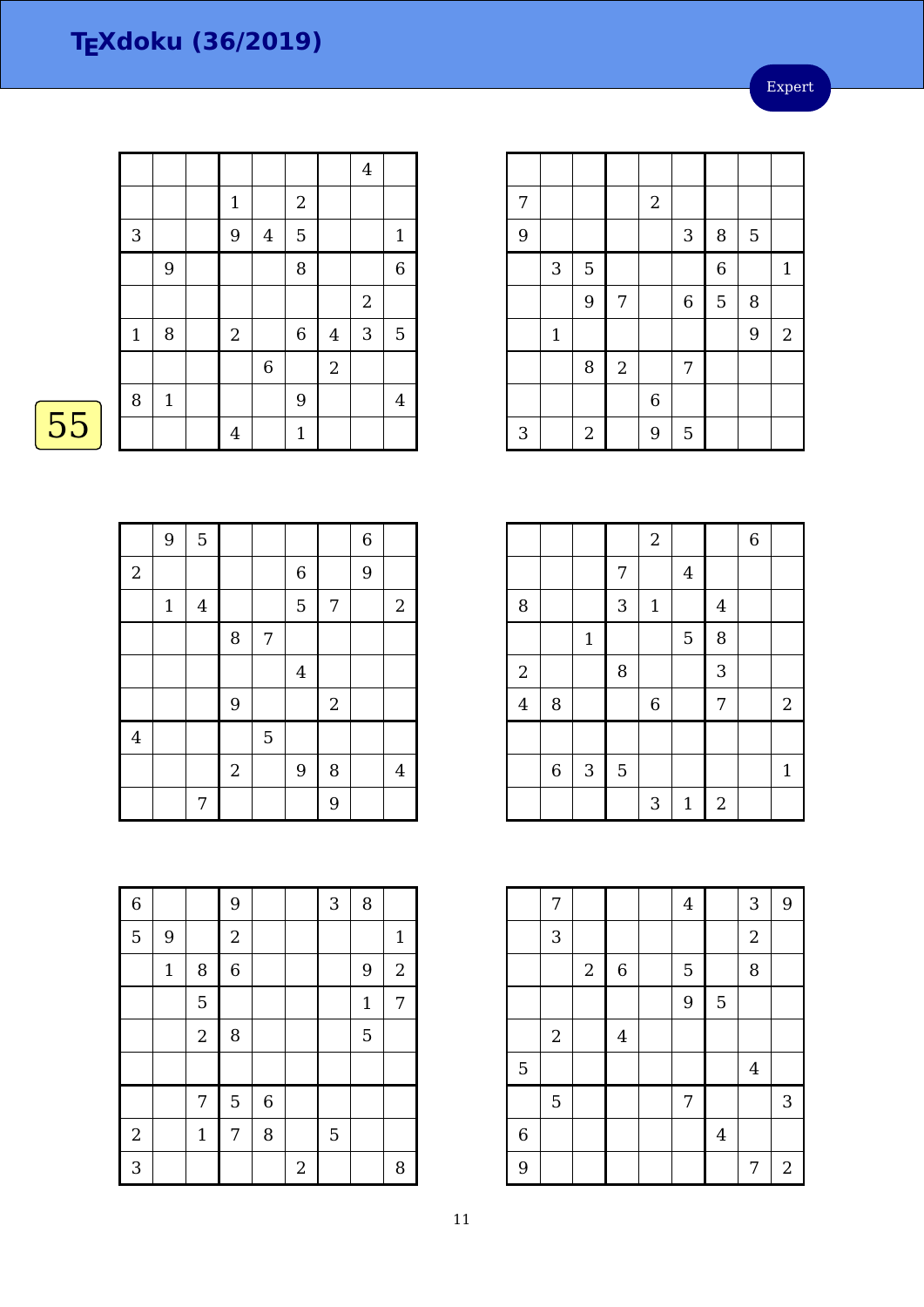Simple Solutions

| 8 | 7 | 1 | 5 | 4 | З | 6 | 2 | 9 |
|---|---|---|---|---|---|---|---|---|
| 5 | 4 | 6 | 9 | 8 | 2 | 1 | З | 7 |
| 2 | 9 | З | 1 | 6 | 7 | 8 | 4 | 5 |
| 7 | 6 | 8 | 2 | 3 | 5 | 9 | 1 | 4 |
| 4 | 1 | 2 | 7 | 9 | 8 | 5 | 6 | З |
| 9 | З | 5 | 6 | 1 | 4 | 7 | 8 | 2 |
| З | 8 | 7 | 4 | 5 | 6 | 2 | 9 | 1 |
| 1 | 5 | 4 | 8 | 2 | 9 | 3 | 7 | 6 |
| 6 | 2 | 9 | 3 | 7 | 1 | 4 | 5 | 8 |

| 5              | 1 | З | 9 | 6 | 7 | 2 | 4 | 8 |
|----------------|---|---|---|---|---|---|---|---|
| $\overline{c}$ | 4 | 6 | 8 | 1 | 5 | З | 9 | 7 |
| 9              | 7 | 8 | 2 | 4 | 3 | 1 | 5 | 6 |
| 7              | 9 | 4 | 3 | 8 | 1 | 5 | 6 | 2 |
| 1              | 8 | 5 | 6 | 7 | 2 | 4 | 3 | 9 |
| 3              | 6 | 2 | 5 | 9 | 4 | 8 | 7 | 1 |
| 4              | 2 | 7 | 1 | 5 | 9 | 6 | 8 | З |
| 6              | 5 | 1 | 7 | 3 | 8 | 9 | 2 | 4 |
| 8              | 3 | 9 | 4 | 2 | 6 |   | 1 | 5 |

| 9              | 7 | 5 | 6 | 8              | 4              | 2 | 3 | 1 |
|----------------|---|---|---|----------------|----------------|---|---|---|
| 4              | 1 | 8 | 2 | 3              | 5              | 9 | 7 | 6 |
| $\overline{c}$ | 3 | 6 | 7 | 1              | 9              | 5 | 4 | 8 |
| 6              | 2 | 9 | 8 | 5              | 7              | 4 | 1 | 3 |
| 1              | 5 | 4 | 3 | 6              | $\overline{c}$ | 8 | 9 | 7 |
| 3              | 8 | 7 | 9 | 4              | 1              | 6 | 5 | 2 |
| 7              | 9 | 1 | 4 | $\overline{c}$ | 6              | 3 | 8 | 5 |
| 8              | 4 | 2 | 5 | 7              | 3              | 1 | 6 | 9 |
| 5              | 6 | З | 1 | 9              | 8              | 7 | 2 | 4 |

| 8 | 5 | 6 | 9 | 7 | 4 | 1 | 2 | 3 |
|---|---|---|---|---|---|---|---|---|
| 3 | 2 | 7 | 8 | 1 | 6 | 5 | 4 | 9 |
| 9 | 4 | 1 | 5 | 2 | 3 | 8 | 6 | 7 |
| 1 | 9 | 2 | 7 | 3 | 5 | 6 | 8 | 4 |
| 5 | З | 4 | 1 | 6 | 8 | 9 | 7 | 2 |
| 6 | 7 | 8 | 2 | 4 | 9 | 3 | 1 | 5 |
| 7 | 6 | 9 | 3 | 8 | 2 | 4 | 5 | 1 |
| 2 | 8 | 5 | 4 | 9 | 1 | 7 | 3 | 6 |
| 4 |   | 3 | 6 | 5 | 7 | 2 | 9 | 8 |

| 1 | 2 | 6 | 8 | 4 | 7 | 3 | 9 | 5 |
|---|---|---|---|---|---|---|---|---|
| 4 | 5 | 9 | 2 | 3 | 6 | 8 | 1 | 7 |
|   | 3 | 8 | 9 | 5 | 1 | 4 | 2 | 6 |
| 5 | 9 | 4 | 7 | 6 | 2 | 1 | 8 | 3 |
| 3 | 1 | 2 | 5 | 9 | 8 | 6 | 7 | 4 |
| 6 | 8 | 7 | 3 | 1 | 4 | 9 | 5 | 2 |
| 8 | 6 | 5 | 4 | 2 | 9 | 7 | 3 | 1 |
| 9 | 4 | З | 1 | 7 | 5 | 2 | 6 | 8 |
| 2 | 7 | 1 | 6 | 8 | 3 | 5 | 4 | 9 |

| 8 | 3 | 4 | 5 | 2 | 9 | 1                       | 6 | 7 |
|---|---|---|---|---|---|-------------------------|---|---|
| 2 | 1 | 9 | 4 | 7 | 6 | 8                       | 5 | 3 |
| 7 | 6 | 5 | 1 | 3 | 8 | $\overline{\mathbf{4}}$ | 2 | 9 |
| 6 | 9 | 3 | 8 | 5 | 1 | 7                       | 4 | 2 |
| 5 | 2 | 1 | 6 | 4 | 7 | 9                       | 3 | 8 |
| 4 | 8 | 7 | 3 | 9 | 2 | 6                       | 1 | 5 |
| 1 | 4 | 2 | 9 | 8 | 3 | 5                       | 7 | 6 |
| 3 | 5 | 8 | 7 | 6 | 4 | 2                       | 9 | 1 |
| 9 | 7 | 6 | 2 | 1 | 5 | 3                       | 8 | 4 |

| 1 | $\overline{2}$ |              | 5 | 9 | 8 | 3 | 4 | 6 |
|---|----------------|--------------|---|---|---|---|---|---|
| 4 | 8              | 3            | 6 | 2 | 7 | 9 | 1 | 5 |
| 6 | 9              | 5            | 4 | 3 | 1 | 7 | 8 | 2 |
| 8 | 5              | $\mathbf{1}$ | 7 | 6 | 4 | 2 | 9 | 3 |
| 9 | 6              | 4            | З | 5 | 2 | 1 | 7 | 8 |
| 3 | 7              | 2            | 8 | 1 | 9 | 5 | 6 | 4 |
| 5 | 1              | 9            | 2 | 4 | 6 | 8 | 3 | 7 |
| 2 | 4              | 8            | 1 | 7 | 3 | 6 | 5 | 9 |
|   | 3              | 6            | 9 | 8 | 5 | 4 | 2 | 1 |

| 5 | 1 | 9 | 6 | 8              | 3 | $\overline{c}$ | 7 | 4 |
|---|---|---|---|----------------|---|----------------|---|---|
| 8 | 6 | 7 | 5 | 4              | 2 | 9              | 3 | 1 |
| 3 | 2 | 4 | 7 | 1              | 9 | 8              | 5 | 6 |
| 2 | 5 | 3 | 9 | 6              | 8 | 4              | 1 | 7 |
| 9 | 4 | 6 | 1 | $\overline{2}$ | 7 | 3              | 8 | 5 |
| 7 | 8 | 1 | 3 | 5              | 4 | 6              | 2 | 9 |
| 4 | 9 | 2 | 8 | 7              | 5 | 1              | 6 | 3 |
| 1 | З | 5 | 2 | 9              | 6 | 7              | 4 | 8 |
| 6 |   | 8 | 4 | 3              | 1 | 5              | 9 | 2 |

| 6              | 5 | 7              | 3              | 1              | 8              | 4              | 9              | 2 |
|----------------|---|----------------|----------------|----------------|----------------|----------------|----------------|---|
| 8              | 4 | 3              | $\overline{c}$ | 6              | 9              | 1              | 7              | 5 |
| 1              | 9 | $\overline{c}$ | 4              | 7              | 5              | 6              | 3              | 8 |
| 3              | 7 | 6              | 1              | 5              | $\overline{2}$ | 9              | 8              | 4 |
| 9              | 1 | 8              | 6              | 4              | 7              | $\overline{c}$ | 5              | 3 |
| 4              | 2 | 5              | 8              | 9              | 3              | 7              | 1              | 6 |
| 5              | 8 | 4              | 9              | $\overline{c}$ | 1              | 3              | 6              | 7 |
| 7              | 6 | 1              | 5              | 3              | 4              | 8              | $\overline{2}$ | 9 |
| $\overline{c}$ | 3 | 9              | 7              | 8              | 6              | 5              | 4              | 1 |

| 4 |   | 2 | 5 | 8 | 6 | 1 | 3 | 9 |
|---|---|---|---|---|---|---|---|---|
| 3 | 8 | 9 | 2 | 1 | 4 | 5 | 7 | 6 |
| 5 | 1 | 6 | 3 | 9 | 7 | 8 | 4 | 2 |
| 9 | 4 | 5 | 1 | 7 | 8 | 6 | 2 | 3 |
| 8 | 3 | 7 | 4 | 6 | 2 | 9 | 5 | 1 |
| 6 | 2 | 1 | 9 | 3 | 5 | 4 | 8 | 7 |
| 2 | 5 | 3 | 6 | 4 | 9 | 7 | 1 | 8 |
| 7 | 9 | 4 | 8 | 2 | 1 | 3 | 6 | 5 |
|   | 6 | 8 | 7 | 5 | 3 | 2 | 9 | 4 |

| 9 |   | 1 | 5 | 8 | 2 | 3              | 4 | 6 |
|---|---|---|---|---|---|----------------|---|---|
| 3 | 5 | 2 | 9 | 6 | 4 | 7              | 1 | 8 |
| 4 | 8 | 6 | 1 | З | 7 | 9              | 5 | 2 |
| 6 | 4 | 5 | 7 | 1 | 9 | $\overline{2}$ | 8 | З |
| 7 | 9 | 8 | З | 2 | 5 | 1              | 6 | 4 |
| 1 | 2 | З | 6 | 4 | 8 | 5              | 9 | 7 |
| 8 | 6 | 7 | 2 | 9 | 1 | 4              | 3 | 5 |
| 5 | З | 9 | 4 | 7 | 6 | 8              | 2 | 1 |
| 2 | 1 | 4 | 8 | 5 | 3 | 6              |   | 9 |

|   | 4 | 6 | З           | 9              | 7              | 5 | 2 | 8              |
|---|---|---|-------------|----------------|----------------|---|---|----------------|
| 5 | 8 | 2 | 4           | 6              | 1              | 7 | 3 | 9              |
| 3 | 7 | 9 | 2           | 8              | 5              | 1 | 4 | 6              |
| 9 | 1 | 7 | 6           | $\overline{c}$ | 3              | 8 | 5 | 4              |
| 8 | 2 | 5 | 9           | 1              | 4              | 3 | 6 | 7              |
| 6 | 3 | 4 | 7           | 5              | 8              | 9 | 1 | $\overline{c}$ |
| 7 | 6 | 8 | $\mathbf 1$ | 3              | $\overline{c}$ | 4 | 9 | 5              |
| 4 | 9 | 1 | 5           | 7              | 6              | 2 | 8 | 3              |
| 2 | 5 | 3 | 8           | 4              | 9              | 6 | 7 | 1              |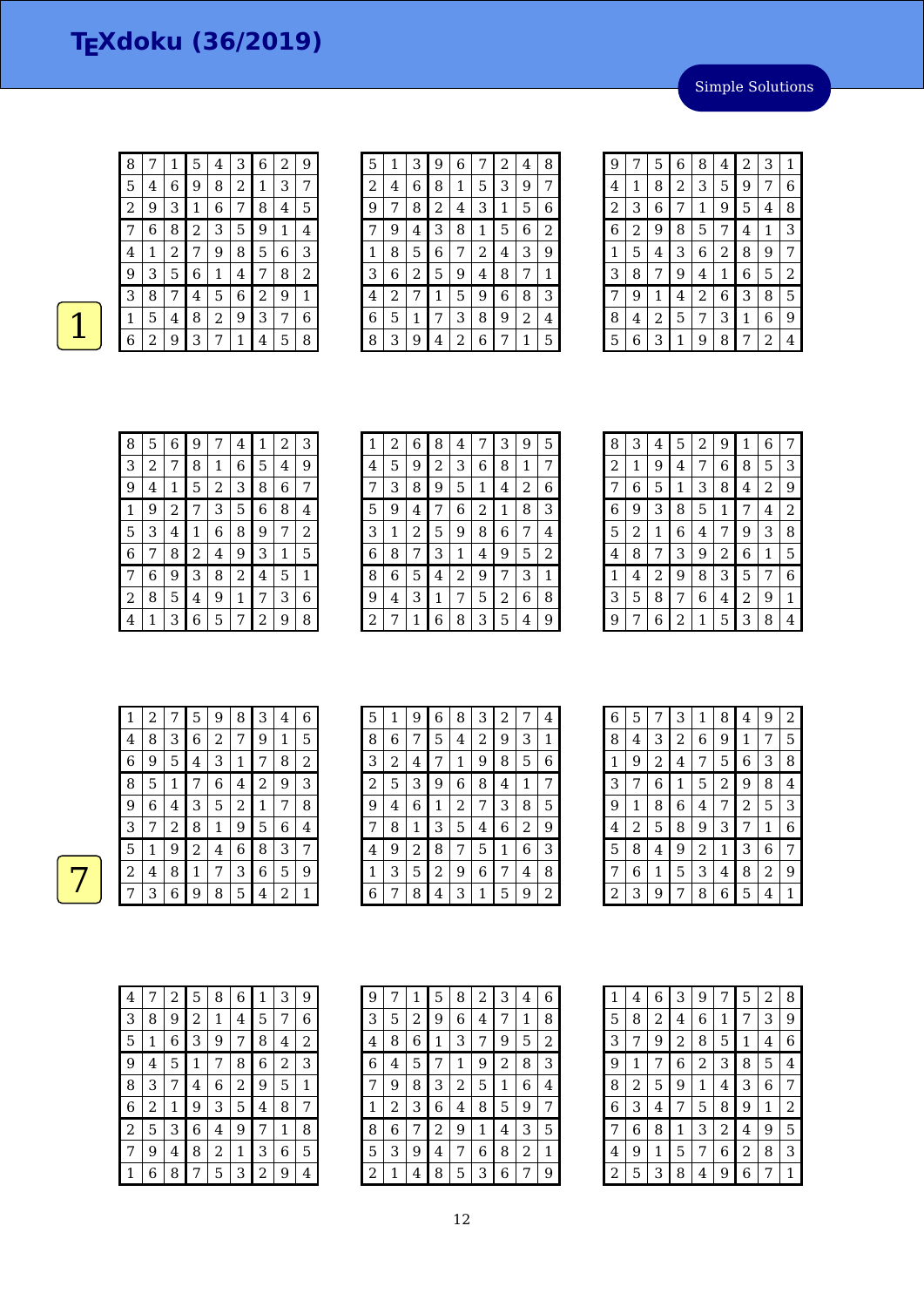Easy Solutions

| 8 | 7 | 4 | 3              | 1 | 9 | 5 | 6 | 2 |
|---|---|---|----------------|---|---|---|---|---|
| 3 | 6 | 1 | 5              | 2 | 7 | 9 | 4 | 8 |
| 2 | 5 | 9 | 4              | 8 | 6 | 1 | 3 | 7 |
| 1 | 8 | 6 | 7              | 4 | 2 | 3 | 9 | 5 |
| 7 | 4 | З | 1              | 9 | 5 | 2 | 8 | 6 |
| 5 | 9 | 2 | 8              | 6 | 3 | 4 | 7 | 1 |
| 6 | 1 | 7 | 9              | 5 | 4 | 8 | 2 | 3 |
| 4 | 2 | 8 | 6              | 3 | 1 | 7 | 5 | 9 |
| 9 | 3 | 5 | $\overline{c}$ | 7 | 8 | 6 | 1 | 4 |

 $\boxed{13}$ 

| 1              | 8 |                | 6              | 9 | 5 | 4 | З | 2 |
|----------------|---|----------------|----------------|---|---|---|---|---|
| $\overline{c}$ | 6 | 9              | 8              | 4 | 3 | 5 | 7 | 1 |
| 5              | 3 | 4              | $\overline{c}$ | 7 | 1 | 8 | 6 | 9 |
| 4              | g | 8              | 7              | 1 | 6 | 2 | 5 | 3 |
| 6              | 7 | 1              | З              | 5 | 2 | 9 | 8 | 4 |
| 3              | 2 | 5              | 9              | 8 | 4 | 6 | 1 | 7 |
| 8              | 5 | $\overline{c}$ | 1              | 3 | 9 | 7 | 4 | 6 |
| 9              | 4 | 3              | 5              | 6 | 7 | 1 | 2 | 8 |
|                | 1 | 6              | 4              | 2 | 8 | З | 9 | 5 |

| 3              | 5 | 9 | 7              | 4              | 2 | 8              | 6 | 1              |
|----------------|---|---|----------------|----------------|---|----------------|---|----------------|
| 4              | 1 | 8 | 9              | 3              | 6 | 5              | 7 | $\overline{2}$ |
| 7              | 2 | 6 | 1              | 5              | 8 | 3              | 4 | 9              |
| $\overline{c}$ | 9 | 1 | 5              | 6              | 7 | 4              | 8 | 3              |
| 8              | 6 | 3 | $\overline{c}$ | 9              | 4 | 7              | 1 | 5              |
| 5              | 7 | 4 | 8              | 1              | 3 | $\overline{c}$ | 9 | 6              |
| 9              | 4 | 7 | 3              | $\overline{c}$ | 1 | 6              | 5 | 8              |
| $\mathbf{1}$   | 8 | 2 | 6              | 7              | 5 | 9              | 3 | 4              |
| 6              | З | 5 | 4              | 8              | 9 | 1              | 2 | 7              |

| 3 | 8 | 7 | 1 | 6 | 2 | 9 | 4 | 5 |
|---|---|---|---|---|---|---|---|---|
| 1 | 4 | 5 | 8 | 7 | 9 | 3 | 2 | 6 |
| 6 | 2 | 9 | 4 | 5 | 3 | 8 | 1 | 7 |
| 5 | 6 | 8 | 2 | 9 | 7 | 4 | 3 | 1 |
| 2 | 7 | 1 | 3 | 4 | 8 | 6 | 5 | 9 |
| 9 | 3 | 4 | 6 | 1 | 5 | 7 | 8 | 2 |
| 8 | 5 | 2 | 9 | 3 | 6 | 1 | 7 | 4 |
| 4 | 9 | 3 | 7 | 2 | 1 | 5 | 6 | 8 |
| 7 |   | 6 | 5 | 8 | 4 | 2 | 9 | 3 |

| 9 | 4 | 3 | 6              | 8 | 7 | $\overline{2}$ | 5 | 1              |
|---|---|---|----------------|---|---|----------------|---|----------------|
| 6 | 1 | 2 | 9              | 5 | 3 | 4              | 8 | 7              |
| 8 | 7 | 5 | 1              | 4 | 2 | 6              | 9 | З              |
| 5 | З | 9 | 8              | 1 | 6 | 7              | 2 | $\overline{4}$ |
| 2 | 8 |   | 5              | 3 | 4 | 1              | 6 | 9              |
| 4 | 6 | 1 | 7              | 2 | 9 | 8              | 3 | 5              |
| 3 | 9 | 8 | 2              | 7 | 1 | 5              | 4 | 6              |
| 1 | 2 | 6 | $\overline{4}$ | 9 | 5 | 3              | 7 | 8              |
|   | 5 | 4 | 3              | 6 | 8 | 9              | 1 | 2              |

| 5 | 3 | 8 | 2 | 7 | 6 | 9 | 4 | 1              |
|---|---|---|---|---|---|---|---|----------------|
| 7 | 4 | 1 | 9 | 3 | 8 | 5 | 6 | $\overline{2}$ |
| 6 | 2 | 9 | 1 | 5 | 4 | 7 | 8 | 3              |
| 3 | 1 | 6 | 8 | 2 | 5 | 4 | 9 | 7              |
| 4 | 5 | 2 | 7 | 1 | 9 | 8 | 3 | 6              |
| 9 | 8 | 7 | 4 | 6 | 3 | 1 | 2 | 5              |
| 2 | 9 | 5 | 6 | 4 | 7 | 3 | 1 | 8              |
| 1 | 7 | 4 | З | 8 | 2 | 6 | 5 | 9              |
| 8 | 6 | З | 5 | 9 | 1 | 2 | 7 | 4              |

| 8 |   | 4 | 3 | 1 | 9 | 5 | 6 | 2 |
|---|---|---|---|---|---|---|---|---|
| 3 | 6 | 1 | 5 | 2 | 7 | 9 | 4 | 8 |
| 2 | 5 | 9 | 4 | 8 | 6 | 1 | 3 | 7 |
| 1 | 8 | 6 | 7 | 4 | 2 | 3 | 9 | 5 |
|   | 4 | 3 | 1 | 9 | 5 | 2 | 8 | 6 |
| 5 | 9 | 2 | 8 | 6 | З | 4 | 7 | 1 |
| 6 | 1 | 7 | 9 | 5 | 4 | 8 | 2 | 3 |
| 4 | 2 | 8 | 6 | З | 1 | 7 | 5 | 9 |
| 9 | З | 5 | 2 | 7 | 8 | 6 | 1 | 4 |

| 1 | 8 | 7 | 6 | 9 | 5            | 4 | 3 | 2 |
|---|---|---|---|---|--------------|---|---|---|
| 2 | 6 | 9 | 8 | 4 | 3            | 5 | 7 | 1 |
| 5 | 3 | 4 | 2 | 7 | $\mathbf{1}$ | 8 | 6 | 9 |
| 4 | 9 | 8 | 7 | 1 | 6            | 2 | 5 | 3 |
| 6 | 7 | 1 | 3 | 5 | 2            | 9 | 8 | 4 |
| 3 | 2 | 5 | 9 | 8 | 4            | 6 | 1 | 7 |
| 8 | 5 | 2 | 1 | 3 | 9            | 7 | 4 | 6 |
| 9 | 4 | 3 | 5 | 6 | 7            | 1 | 2 | 8 |
|   |   | 6 | 4 | 2 | 8            | 3 | 9 | 5 |

| 3              | 5 | 9 | 7              | 4 | 2 | 8              | 6 | 1 |
|----------------|---|---|----------------|---|---|----------------|---|---|
| 4              | 1 | 8 | 9              | 3 | 6 | 5              | 7 | 2 |
| 7              | 2 | 6 | 1              | 5 | 8 | 3              | 4 | 9 |
| $\overline{c}$ | 9 | 1 | 5              | 6 | 7 | 4              | 8 | 3 |
| 8              | 6 | 3 | $\overline{c}$ | 9 | 4 | 7              | 1 | 5 |
| 5              | 7 | 4 | 8              | 1 | 3 | $\overline{c}$ | 9 | 6 |
| 9              | 4 | 7 | 3              | 2 | 1 | 6              | 5 | 8 |
| 1              | 8 | 2 | 6              | 7 | 5 | 9              | 3 | 4 |
| 6              | 3 | 5 | 4              | 8 | 9 | 1              | 2 | 7 |

| З | 8 | 7 | 1 | 6 | 2 | 9 | 4            | 5 |
|---|---|---|---|---|---|---|--------------|---|
| 1 | 4 | 5 | 8 | 7 | 9 | 3 | 2            | 6 |
| 6 | 2 | 9 | 4 | 5 | 3 | 8 | $\mathbf{1}$ | 7 |
| 5 | 6 | 8 | 2 | 9 | 7 | 4 | 3            | 1 |
| 2 | 7 | 1 | 3 | 4 | 8 | 6 | 5            | 9 |
| 9 | 3 | 4 | 6 | 1 | 5 | 7 | 8            | 2 |
| 8 | 5 | 2 | 9 | 3 | 6 | 1 | 7            | 4 |
| 4 | 9 | 3 | 7 | 2 | 1 | 5 | 6            | 8 |
|   | 1 | 6 | 5 | 8 | 4 | 2 | 9            | 3 |

| 9 | 4 | 3 | 6              | 8              |   | 2 | 5 | $\mathbf 1$ |
|---|---|---|----------------|----------------|---|---|---|-------------|
| 6 | 1 | 2 | 9              | 5              | З | 4 | 8 | 7           |
| 8 | 7 | 5 | 1              | 4              | 2 | 6 | 9 | З           |
| 5 | 3 | 9 | 8              | 1              | 6 | 7 | 2 | 4           |
| 2 | 8 | 7 | 5              | 3              | 4 | 1 | 6 | 9           |
| 4 | 6 | 1 | 7              | $\overline{c}$ | 9 | 8 | 3 | 5           |
| 3 | 9 | 8 | $\overline{c}$ | 7              | 1 | 5 | 4 | 6           |
| 1 | 2 | 6 | 4              | 9              | 5 | З | 7 | 8           |
|   | 5 | 4 | З              | 6              | 8 | 9 | 1 | 2           |
|   |   |   |                |                |   |   |   |             |

| 5              | 3 | 8 | 2 | 7 | 6 | 9 | 4              | 1 |
|----------------|---|---|---|---|---|---|----------------|---|
| 7              | 4 | 1 | 9 | З | 8 | 5 | 6              | 2 |
| 6              | 2 | 9 | 1 | 5 | 4 | 7 | 8              | 3 |
| 3              | 1 | 6 | 8 | 2 | 5 | 4 | 9              | 7 |
| 4              | 5 | 2 | 7 | 1 | 9 | 8 | 3              | 6 |
| 9              | 8 | 7 | 4 | 6 | 3 | 1 | $\overline{c}$ | 5 |
| $\overline{2}$ | 9 | 5 | 6 | 4 | 7 | 3 | 1              | 8 |
| 1              | 7 | 4 | 3 | 8 | 2 | 6 | 5              | 9 |
| 8              | 6 | 3 | 5 | 9 | 1 | 2 | 7              | 4 |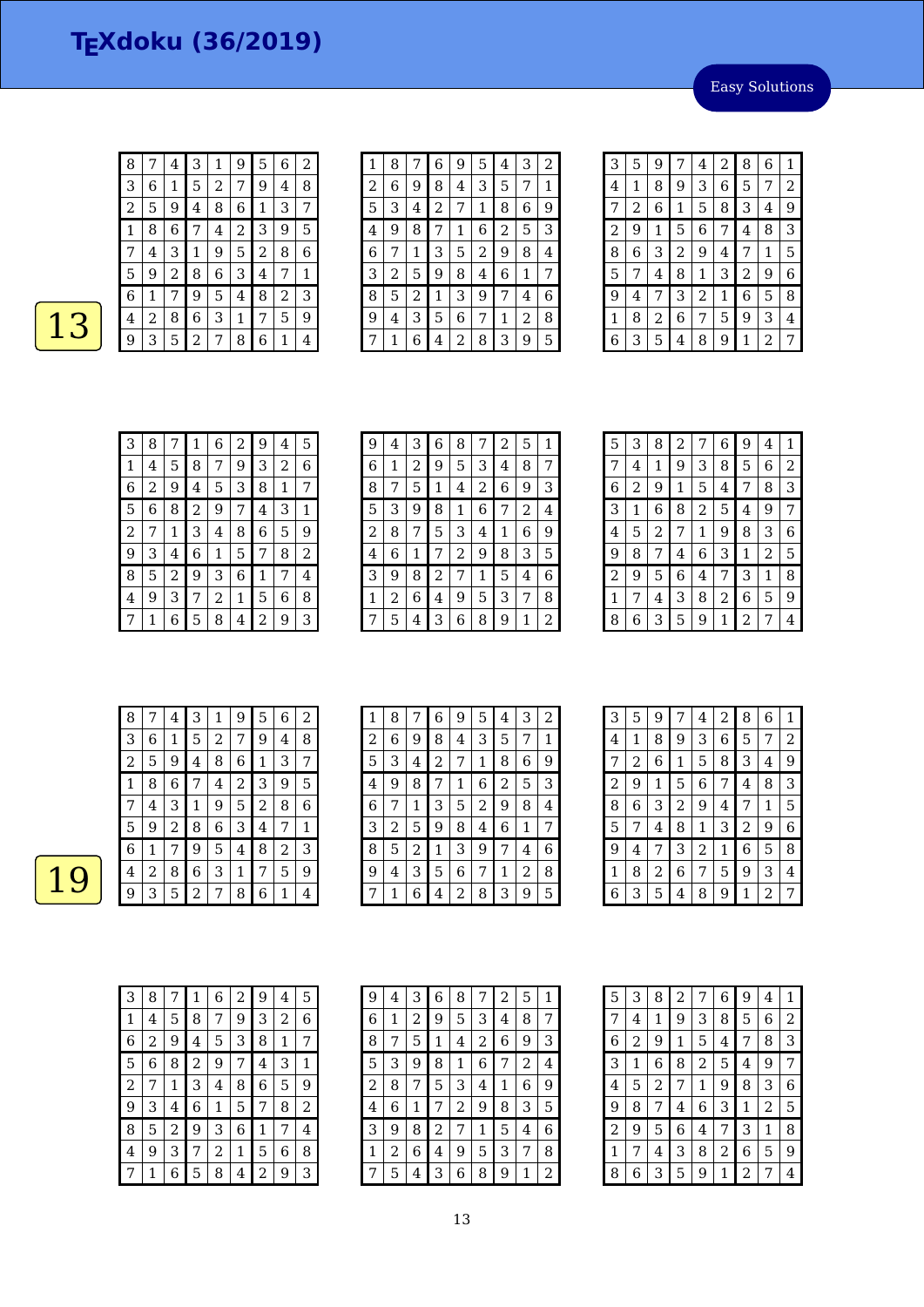Intermediate Solutions

| 5 | 1 | 8 | 2 | 9 |   | 6 | 3 | 4 |
|---|---|---|---|---|---|---|---|---|
| 3 | 9 | 2 | 4 | 6 | 8 | 1 | 7 | 5 |
| 6 | 4 | 7 | 5 | З | 1 | 8 | 9 | 2 |
| 4 | З | 1 | 7 | 2 | 6 | 9 | 5 | 8 |
| 7 | 8 | 5 | 1 | 4 | 9 | 3 | 2 | 6 |
| 2 | 6 | 9 | 3 | 8 | 5 | 4 | 1 | 7 |
| 8 | 7 | 6 | 9 | 5 | З | 2 | 4 | 1 |
| 9 | 5 | 4 | 8 | 1 | 2 | 7 | 6 | З |
| 1 | 2 | З | 6 | 7 | 4 | 5 | 8 | 9 |

| 4 | 9 | 8 | 6              | 5 | 1 | 2 | 3 | 7 |
|---|---|---|----------------|---|---|---|---|---|
| 1 | 3 | 7 | 4              | 8 | 2 | 5 | 6 | 9 |
| 5 | 6 | 2 | 7              | 3 | 9 | 1 | 8 | 4 |
| 7 | 8 | 4 | 3              | 1 | 5 | 6 | 9 | 2 |
| 9 | 5 | 3 | $\overline{c}$ | 7 | 6 | 8 | 4 | 1 |
| 6 | 2 | 1 | 8              | 9 | 4 | 7 | 5 | 3 |
| 3 | 4 | 5 | 1              | 2 | 8 | 9 | 7 | 6 |
| 8 | 1 | 6 | 9              | 4 | 7 | 3 | 2 | 5 |
| 2 | 7 | 9 | 5              | 6 | З | 4 | 1 | 8 |

| 4 | 2 | 1 | 5 | 9 | 8              | 6 | 3 | 7 |
|---|---|---|---|---|----------------|---|---|---|
| 9 | 6 | 3 | 2 | 1 | 7              | 4 | 5 | 8 |
| 5 | 8 | 7 | 3 | 4 | 6              | 1 | 9 | 2 |
| 3 | 1 | 9 | 8 | 7 | $\overline{c}$ | 5 | 6 | 4 |
| 8 | 5 | 2 | 9 | 6 | 4              | 7 | 1 | 3 |
| 7 | 4 | 6 | 1 | 5 | 3              | 2 | 8 | 9 |
| 2 | 9 | 4 | 6 | 8 | 1              | 3 | 7 | 5 |
| 6 | 3 | 8 | 7 | 2 | 5              | 9 | 4 | 1 |
| 1 | 7 | 5 | 4 | 3 | 9              | 8 | 2 | 6 |

| 6 | 4 | 3 | 8 | 9 | 2 | 5 | 7              | 1 |
|---|---|---|---|---|---|---|----------------|---|
| 2 | 1 | 5 | 7 | 6 | 3 | 8 | 9              | 4 |
| 7 | 8 | 9 | 1 | 5 | 4 | 6 | $\overline{c}$ | 3 |
| 1 |   | 2 | 4 | 8 | 5 | 9 | 3              | 6 |
| 5 | 6 | 8 | 3 | 7 | 9 | 4 | 1              | 2 |
| 3 | 9 | 4 | 6 | 2 | 1 | 7 | 8              | 5 |
| 9 | 5 | 6 | 2 | 1 | 7 | 3 | 4              | 8 |
| 4 | 2 |   | 5 | 3 | 8 | 1 | 6              | 9 |
| 8 | 3 |   | 9 | 4 | 6 | 2 | 5              | 7 |

| 1 | 9 | 8 | 2 | 6 | 7 | 3              | 4 | 5 |
|---|---|---|---|---|---|----------------|---|---|
| 6 | 3 | 5 | 4 | 1 | 9 | 7              | 8 | 2 |
| 4 | 2 |   | 3 | 8 | 5 | 1              | 6 | 9 |
|   | 6 | 4 | 9 | 3 | 1 | 5              | 2 | 8 |
| 5 | 1 | 2 | 8 | 7 | 6 | 9              | 3 | 4 |
| З | 8 | 9 | 5 | 4 | 2 | 6              | 7 | 1 |
| 2 | 7 | 1 | 6 | 5 | 8 | 4              | 9 | 3 |
| 8 | 4 | 6 | 1 | 9 | 3 | $\overline{2}$ | 5 | 7 |
| 9 | 5 | 3 |   | 2 | 4 | 8              | 1 | 6 |

| 9 | 1 | 2 | 6 | 8 | 4 | 5 | 7 | 3 |
|---|---|---|---|---|---|---|---|---|
| 4 | 3 | 8 | 7 | 9 | 5 | 1 | 6 | 2 |
| 7 | 6 | 5 | 3 | 1 | 2 | 8 | 4 | 9 |
| 2 | 5 | 1 | 8 | 7 | 6 | 3 | 9 | 4 |
| 3 | 9 | 4 | 5 | 2 | 1 | 6 | 8 | 7 |
| 6 | 8 | 7 | 4 | 3 | 9 | 2 | 5 | 1 |
| 1 | 7 | 6 | 9 | 5 | 3 | 4 | 2 | 8 |
| 5 | 2 | 9 | 1 | 4 | 8 | 7 | 3 | 6 |
| 8 | 4 | З | 2 | 6 | 7 | 9 | 1 | 5 |

| 5              | 1 | 8              | 2 | 9              | 7 | 6 | 3              | 4 |
|----------------|---|----------------|---|----------------|---|---|----------------|---|
| 3              | 9 | $\overline{2}$ | 4 | 6              | 8 | 1 | 7              | 5 |
| 6              | 4 | 7              | 5 | 3              | 1 | 8 | 9              | 2 |
| $\overline{4}$ | 3 | 1              | 7 | $\overline{a}$ | 6 | 9 | 5              | 8 |
| 7              | 8 | 5              | 1 | 4              | 9 | 3 | $\overline{2}$ | 6 |
| 2              | 6 | 9              | 3 | 8              | 5 | 4 | 1              | 7 |
| 8              | 7 | 6              | 9 | 5              | 3 | 2 | 4              | 1 |
| 9              | 5 | 4              | 8 | $\mathbf 1$    | 2 | 7 | 6              | 3 |
| 1              | 2 | 3              | 6 | 7              | 4 | 5 | 8              | 9 |

| 4 | 9 | 8 | 6              | 5              | 1 | 2 | 3 | 7 |
|---|---|---|----------------|----------------|---|---|---|---|
| 1 | 3 | 7 | 4              | 8              | 2 | 5 | 6 | 9 |
| 5 | 6 | 2 |                | 3              | 9 | 1 | 8 | 4 |
| 7 | 8 | 4 | 3              | 1              | 5 | 6 | 9 | 2 |
| 9 | 5 | 3 | $\overline{c}$ | 7              | 6 | 8 | 4 | 1 |
| 6 | 2 | 1 | 8              | 9              | 4 | 7 | 5 | 3 |
| 3 | 4 | 5 | 1              | $\overline{2}$ | 8 | 9 | 7 | 6 |
| 8 | 1 | 6 | 9              | 4              | 7 | 3 | 2 | 5 |
| 2 |   | 9 | 5              | 6              | 3 | 4 | 1 | 8 |

| 6 | 4 | 3              | 8              | 9              | 2 | 5              | 7 | 1 |
|---|---|----------------|----------------|----------------|---|----------------|---|---|
| 2 | 1 | 5              | 7              | 6              | 3 | 8              | 9 | 4 |
| 7 | 8 | 9              | 1              | 5              | 4 | 6              | 2 | 3 |
| 1 | 7 | $\overline{c}$ | 4              | 8              | 5 | 9              | 3 | 6 |
| 5 | 6 | 8              | 3              | 7              | 9 | 4              | 1 | 2 |
| 3 | 9 | 4              | 6              | $\overline{c}$ | 1 | 7              | 8 | 5 |
| 9 | 5 | 6              | $\overline{c}$ | 1              | 7 | 3              | 4 | 8 |
| 4 | 2 | 7              | 5              | 3              | 8 | 1              | 6 | 9 |
| 8 | 3 | 1              | 9              | 4              | 6 | $\overline{c}$ | 5 | 7 |

| 1              | 9 | 8 | 2 | 6 | 7 | 3 | 4 | 5 |
|----------------|---|---|---|---|---|---|---|---|
| 6              | 3 | 5 | 4 | 1 | 9 | 7 | 8 | 2 |
| 4              | 2 | 7 | З | 8 | 5 | 1 | 6 | 9 |
| 7              | 6 | 4 | 9 | 3 | 1 | 5 | 2 | 8 |
| 5              | 1 | 2 | 8 | 7 | 6 | 9 | 3 | 4 |
| 3              | 8 | 9 | 5 | 4 | 2 | 6 |   | 1 |
| $\overline{c}$ | 7 | 1 | 6 | 5 | 8 | 4 | 9 | 3 |
| 8              | 4 | 6 | 1 | 9 | 3 | 2 | 5 | 7 |
| 9              | 5 | З | 7 | 2 | 4 | 8 | 1 | 6 |

| $\overline{\mathbf{4}}$ | 2 | 1 | 5              | 9 | 8 | 6              | 3 | 7 |
|-------------------------|---|---|----------------|---|---|----------------|---|---|
| 9                       | 6 | 3 | $\overline{c}$ | 1 | 7 | 4              | 5 | 8 |
| 5                       | 8 | 7 | 3              | 4 | 6 | 1              | 9 | 2 |
| 3                       | 1 | 9 | 8              | 7 | 2 | 5              | 6 | 4 |
| 8                       | 5 | 2 | 9              | 6 | 4 | 7              | 1 | З |
| 7                       | 4 | 6 | 1              | 5 | 3 | $\overline{c}$ | 8 | 9 |
| $\overline{c}$          | 9 | 4 | 6              | 8 | 1 | З              | 7 | 5 |
| 6                       | З | 8 | 7              | 2 | 5 | 9              | 4 | 1 |
|                         |   | 5 | 4              | З | 9 | 8              | 2 | 6 |

| 9              | 1 | 2           | 6 | 8              | 4 | 5              | 7              | 3 |
|----------------|---|-------------|---|----------------|---|----------------|----------------|---|
| 4              | 3 | 8           | 7 | 9              | 5 | 1              | 6              | 2 |
| 7              | 6 | 5           | 3 | 1              | 2 | 8              | 4              | 9 |
| $\overline{c}$ | 5 | $\mathbf 1$ | 8 | 7              | 6 | 3              | 9              | 4 |
| 3              | 9 | 4           | 5 | $\overline{c}$ | 1 | 6              | 8              | 7 |
| 6              | 8 | 7           | 4 | 3              | 9 | $\overline{c}$ | 5              | 1 |
| 1              | 7 | 6           | 9 | 5              | 3 | 4              | $\overline{2}$ | 8 |
| 5              | 2 | 9           | 1 | 4              | 8 | 7              | 3              | 6 |
| 8              | 4 | 3           | 2 | 6              | 7 | 9              | 1              | 5 |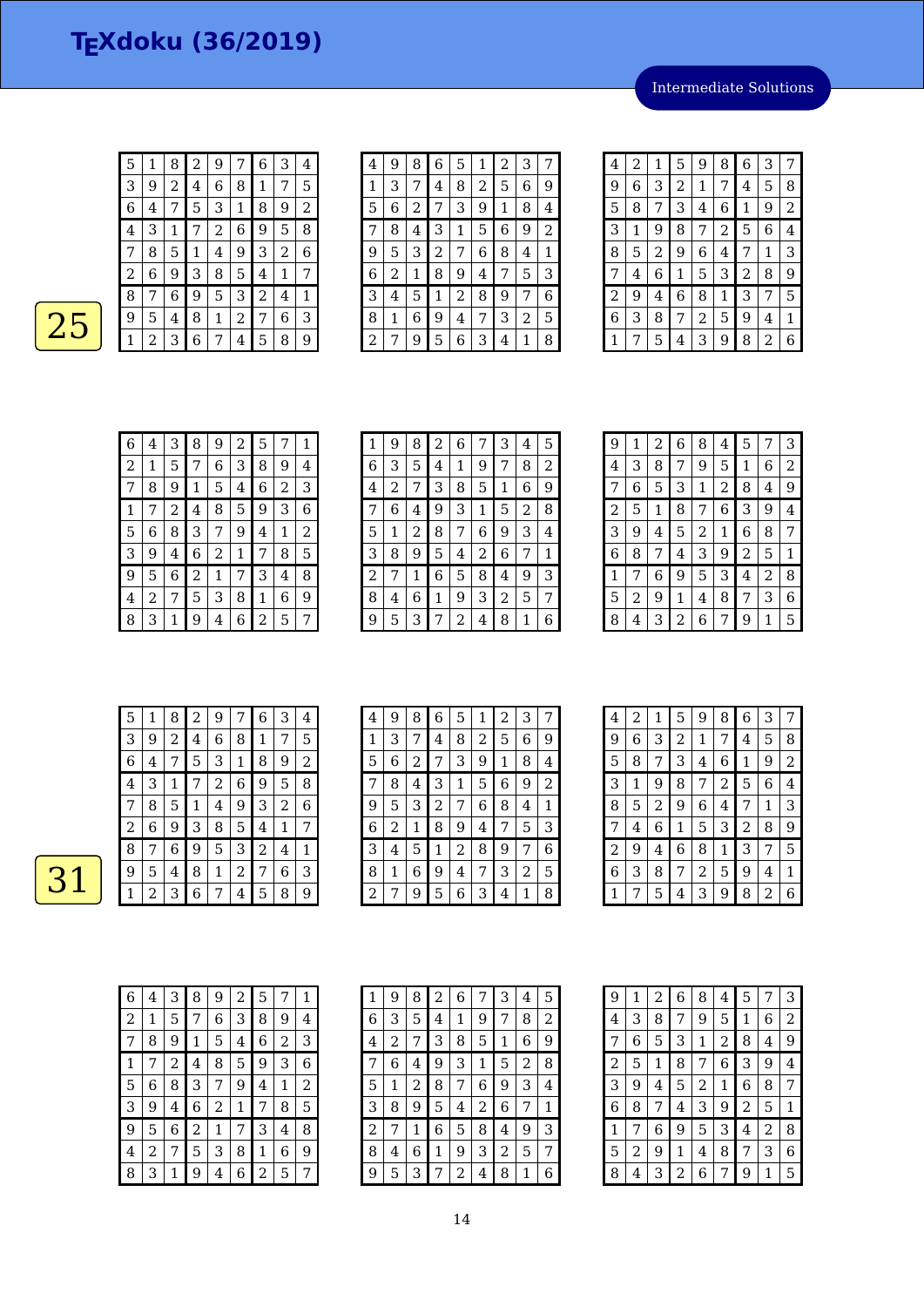2 7 9 6 4 8 1 3

Intermediate Solutions

| 9 | 6 | 1 | 8 | 7 | 3 | 5 | 2 | 4 |
|---|---|---|---|---|---|---|---|---|
| 8 | 3 | 4 | 2 | 1 | 5 | 6 | 7 | 9 |
|   |   | 3 | 5 | 4 | 9 | 2 | 6 | 8 |
| 6 | 8 | 9 | 7 | 2 | 1 | 4 | 3 | 5 |
| 2 | 4 | 5 | З | 8 | 6 | 1 | 9 | 7 |
| 4 | 5 | 2 | 6 | 9 | 7 | 3 | 8 |   |
| 3 | 9 | 6 | 1 | 5 | 8 | 7 | 4 | 2 |
|   |   | 8 | 4 | 3 | 2 | 9 | 5 | 6 |

| 4 | 5 | 1 | З | 6 |   | 2                | 8 | 9 |
|---|---|---|---|---|---|------------------|---|---|
| 7 | 2 | 9 | 4 | 8 | 5 | $\boldsymbol{6}$ | 3 | 1 |
| 8 | 3 | 6 | 2 | 1 | 9 | 4                | 7 | 5 |
| 3 | 1 | 7 | 8 | 5 | 2 | 9                | 6 | 4 |
| 2 | 6 | 8 | 9 | 4 | 1 | 3                | 5 | 7 |
| 5 | 9 | 4 | 6 | 7 | 3 | 1                | 2 | 8 |
| 1 | 7 | 3 | 5 | 9 | 6 | 8                | 4 | 2 |
| 9 | 4 | 2 | 7 | 3 | 8 | 5                | 1 | 6 |
| 6 | 8 | 5 | 1 | 2 | 4 | 7                | 9 | 3 |

| 7 | 2 | 1 | 9 | 5              | 3 | 4              | 8 | 6              |
|---|---|---|---|----------------|---|----------------|---|----------------|
| 9 | 4 | 8 | 2 | 7              | 6 | 5              | 3 | 1              |
| 5 | 3 | 6 | 8 | 1              | 4 | $\overline{c}$ | 9 | 7              |
| 3 | 7 | 4 | 5 | 9              | 1 | 6              | 2 | 8              |
| 6 | 5 | 9 | 3 | $\overline{c}$ | 8 | 1              | 7 | $\overline{4}$ |
| 8 | 1 | 2 | 6 | 4              | 7 | 9              | 5 | 3              |
| 1 | 9 | 7 | 4 | 3              | 2 | 8              | 6 | 5              |
| 4 | 6 | 5 | 7 | 8              | 9 | 3              | 1 | 2              |
| 2 | 8 | 3 | 1 | 6              | 5 |                | 4 | g              |

| 4 |   | 1 | 8 | 2 | 9 | 5 | 6 | 3 |
|---|---|---|---|---|---|---|---|---|
| 5 | 6 | 9 | 1 | 3 | 4 | 7 | 8 | 2 |
| 2 | З | 8 | 6 | 7 | 5 | 4 | 9 | 1 |
| 7 | 8 | 5 | 9 | 4 | 2 | 1 | 3 | 6 |
| 6 | 9 | 4 | 5 | 1 | 3 | 8 | 2 | 7 |
| 1 | 2 | 3 | 7 | 6 | 8 | 9 | 5 | 4 |
| 8 | 1 | 7 | 2 | 5 | 6 | 3 | 4 | 9 |
| 9 | 4 | 2 | 3 | 8 | 7 | 6 | 1 | 5 |
| 3 | 5 | 6 | 4 | 9 | 1 | 2 | 7 | 8 |

| 8           |   | 3 | 6 | 1 | 2 | 4 | 9 | 5 |
|-------------|---|---|---|---|---|---|---|---|
| 9           | 2 | 6 | 5 | 8 | 4 | 3 | 1 | 7 |
| $\mathbf 1$ | 5 | 4 | 9 | 7 | 3 | 2 | 6 | 8 |
| З           | 9 | 7 | 1 | 4 | 8 | 5 | 2 | 6 |
| 2           | 6 | 1 | 7 | 9 | 5 | 8 | 3 | 4 |
| 5           | 4 | 8 | 3 | 2 | 6 | 1 | 7 | 9 |
| 7           | 1 | 2 | 8 | 5 | 9 | 6 | 4 | З |
| 6           | 8 | 9 | 4 | 3 | 1 | 7 | 5 | 2 |
| 4           | 3 | 5 | 2 | 6 | 7 | 9 | 8 | 1 |

| 5 | 8 | 6 | 9 | 3 | 2 | 4 | 7 | 1 |
|---|---|---|---|---|---|---|---|---|
| 4 | 2 | 7 | 5 | 6 | 1 | 8 | 3 | 9 |
| 9 | 3 | 1 | 7 | 4 | 8 | 6 | 5 | 2 |
| 2 | 6 | 4 | 1 | 8 | 5 | 3 | 9 | 7 |
| 1 | 7 | З | 2 | 9 | 4 | 5 | 6 | 8 |
| 8 | 5 | 9 | 6 | 7 | 3 | 2 | 1 | 4 |
| 7 | 4 | 2 | 3 | 5 | 9 | 1 | 8 | 6 |
| 6 | 1 | 5 | 8 | 2 | 7 | 9 | 4 | 3 |
| З | 9 | 8 | 4 | 1 | 6 |   | 2 | 5 |

| 2 |   | 5 | 6 | 8 | 1 | 4 | 9              | 3 |
|---|---|---|---|---|---|---|----------------|---|
| З | 9 | 8 | 7 | 4 | 2 | 1 | 6              | 5 |
| 6 | 1 | 4 | 9 | 5 | З | 2 | 8              | 7 |
|   | 4 | 6 | 2 | 9 | 8 | 5 | 3              | 1 |
| 9 | 3 | 1 | 4 | 6 | 5 | 8 | 7              | 2 |
| 5 | 8 | 2 | 1 | З | 7 | 6 | 4              | 9 |
| 4 | 5 | 9 | З | 1 | 6 | 7 | $\overline{c}$ | 8 |
| 1 | 2 | 3 | 8 | 7 | 4 | 9 | 5              | 6 |
| 8 | 6 | 7 | 5 | 2 | 9 | 3 | 1              | 4 |

| 2 |   | 6 | 8              | 1              | 3 | 4 | 9 | 5 |
|---|---|---|----------------|----------------|---|---|---|---|
| 8 | 5 | 9 | 6              | 4              | 7 | 3 | 2 | 1 |
| 1 | 3 | 4 | $\overline{c}$ | 5              | 9 | 8 | 6 | 7 |
| 4 | 9 | 1 | 3              | $\overline{2}$ | 5 | 7 | 8 | 6 |
| 3 | 6 | 7 | $\mathbf 1$    | 9              | 8 | 5 | 4 | 2 |
| 5 | 2 | 8 | 7              | 6              | 4 | 1 | 3 | 9 |
| 6 | 8 | 3 | 5              | 7              | 2 | 9 | 1 | 4 |
| 9 | 1 | 5 | 4              | 8              | 6 | 2 |   | 3 |
|   | 4 | 2 | 9              | 3              | 1 | 6 | 5 | 8 |

| 1              | 6              | 2 | 3              | 8              | 5              | 9 | 7            | 4 |
|----------------|----------------|---|----------------|----------------|----------------|---|--------------|---|
| 4              | 5              | 9 | 1              | 7              | 6              | 2 | 3            | 8 |
| 7              | 8              | 3 | 9              | 4              | $\overline{c}$ | 1 | 5            | 6 |
| 3              | 7              | 8 | $\overline{c}$ | 1              | 9              | 6 | 4            | 5 |
| $\overline{c}$ | 9              | 6 | 8              | 5              | 4              | 7 | $\mathbf{1}$ | 3 |
| 5              | 4              | 1 | 6              | 3              | 7              | 8 | 9            | 2 |
| 6              | 3              | 5 | 7              | $\overline{2}$ | 1              | 4 | 8            | 9 |
| 8              | $\overline{c}$ | 7 | 4              | 9              | 3              | 5 | 6            | 1 |
| 9              | 1              | 4 | 5              | 6              | 8              | 3 | 2            | 7 |

| 8              | 2 | 1 | 7              | 4 | З | 9 | 6 | 5 |
|----------------|---|---|----------------|---|---|---|---|---|
| 7              | 4 | 9 | 5              | 6 | 8 | 1 | 3 | 2 |
| 3              | 6 | 5 | 9              | 1 | 2 | 4 | 8 | 7 |
| 5              | 3 | 7 | 4              | 9 | 1 | 6 | 2 | 8 |
| 9              | 1 | 2 | 8              | 3 | 6 | 5 | 7 | 4 |
| 4              | 8 | 6 | $\overline{c}$ | 5 | 7 | 3 | 1 | 9 |
| $\overline{c}$ | 5 | 3 | 6              | 7 | 4 | 8 | 9 | 1 |
| 6              | 7 | 4 | 1              | 8 | 9 | 2 | 5 | З |
| 1              | 9 | 8 | 3              | 2 | 5 |   | 4 | 6 |

| 8 | 4 | 5 | 7              | 9 | 3 | 6 | 2 | $\mathbf 1$ |
|---|---|---|----------------|---|---|---|---|-------------|
| 1 | 6 | 3 | 4              | 5 | 2 | 8 | 7 | 9           |
| 7 | 2 | 9 | $\mathbf 1$    | 6 | 8 | 4 | 5 | 3           |
| 5 | 8 | 7 | 9              | 4 | 6 | 1 | 3 | 2           |
| 9 | 1 | 2 | 8              | 3 | 5 | 7 | 6 | 4           |
| 4 | 3 | 6 | $\overline{c}$ | 1 | 7 | 5 | 9 | 8           |
| 3 | 7 | 8 | 5              | 2 | 4 | 9 | 1 | 6           |
| 6 | 5 | 1 | 3              | 8 | 9 | 2 | 4 | 7           |
| 2 | 9 | 4 | 6              | 7 | 1 | 3 | 8 | 5           |

| 4              | 5 | 3 | 7              | 8              | 9              | 2 | 6 | 1 |
|----------------|---|---|----------------|----------------|----------------|---|---|---|
| $\overline{c}$ | 9 | 6 | 4              | 3              | 1              | 8 | 5 | 7 |
| 1              | 7 | 8 | 5              | 6              | $\overline{c}$ | 4 | 9 | 3 |
| 7              | 4 | 1 | 8              | 9              | 5              | 6 | 3 | 2 |
| 5              | 8 | 2 | 6              | 1              | 3              | 9 | 7 | 4 |
| 6              | 3 | 9 | $\overline{c}$ | 4              | 7              | 1 | 8 | 5 |
| 8              | 2 | 5 | 1              | 7              | 6              | 3 | 4 | 9 |
| 3              | 6 | 7 | 9              | $\overline{c}$ | 4              | 5 | 1 | 8 |
| 9              | 1 | 4 | 3              | 5              | 8              | 7 | 2 | 6 |